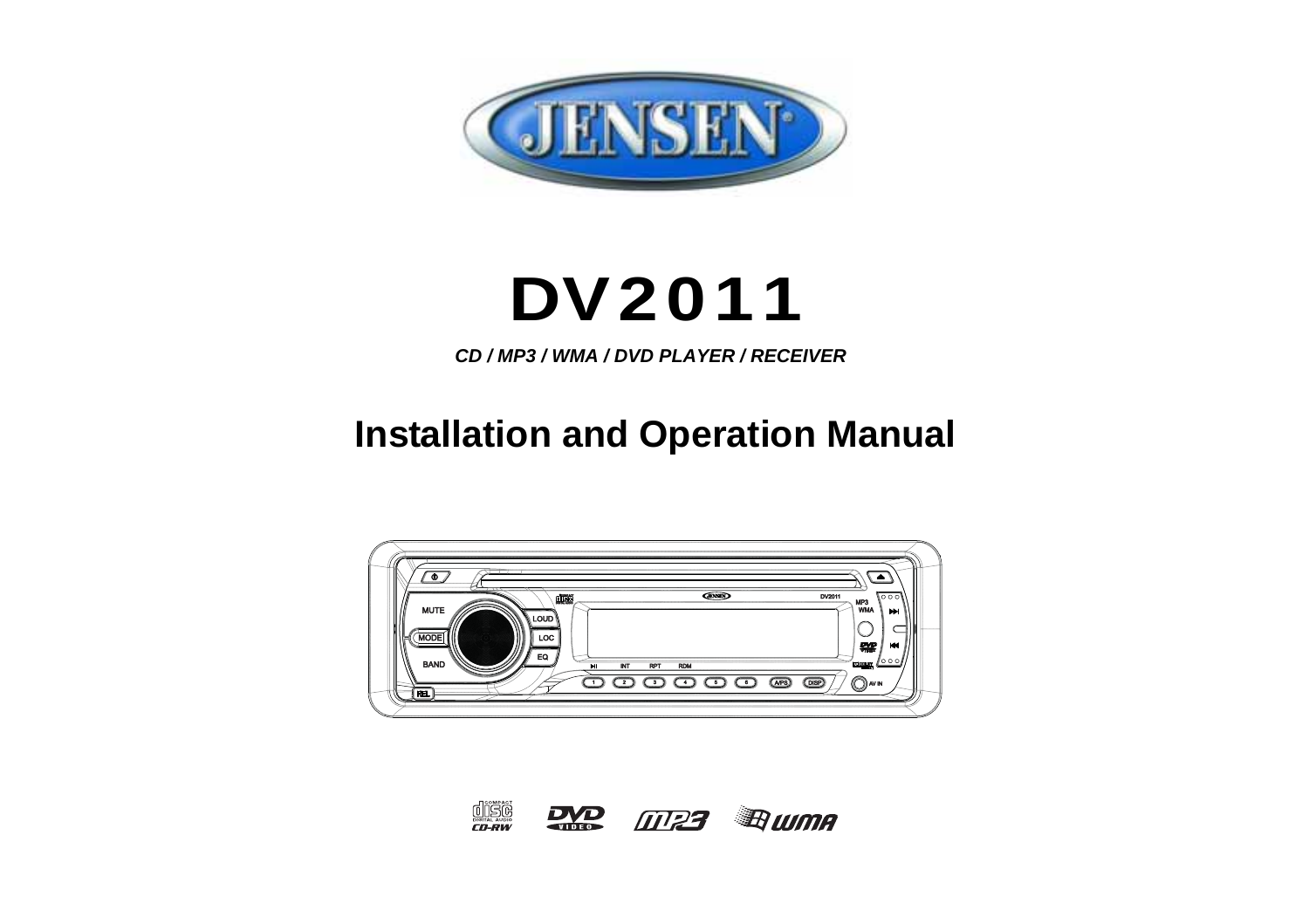

## **INTRODUCTION**

## **System Features**

**CIENSEN** 

Features of the Jensen DV2011 mobile audio system include:

- •3-Wire power (ACC, Batt, Gnd)
- •Detachable faceplate
- •1-DIN (sleeve-mount) chassis design
- •Segmented LCD Display
- •Blue LED panel illumination
- •Electronic AM/FM tuner (US)
- •Station presets (18FM, 12AM)
- •Auto-Store (AS)/ Preset Scan (PS)
- •Single DVD / CD player (Plays DVD, CD-A, CD-R/RW Media)
- •Plays MP3 and WMA Encoded Discs
- •Electronic Skip Protection (ESP) CD (8 Sec) DVD (3 Sec)
- •Front panel Aux Video / Stereo Audio input (3.5mm)
- •Encoded rotary volume control
- •Audio Mute / Loudness
- Preset EQ (Pop, Rock, Classic) •
- •Stereo Pre-amp Audio Output (Front and Rear RCA)
- •2 Composite Video Output (RCA)
- •1 Composite Video Input (RCA)
- •4x40W Maximum Audio Power Output
- •Subwoofer Output (Pre-amp RCA)
- •Wireless (Jensen IR Codes) Credit Card size remote control (included)
- •Wired remote ready (MWR75 sold separately)
- •IR repeater eye ready (IRPMRPT sold separately)
- •Regulatory Certifications: FCC

## **Content List**

- Jensen Heavy Duty Radio
- •Hardware Kit
- Installation Manual
- Quick reference Guide•

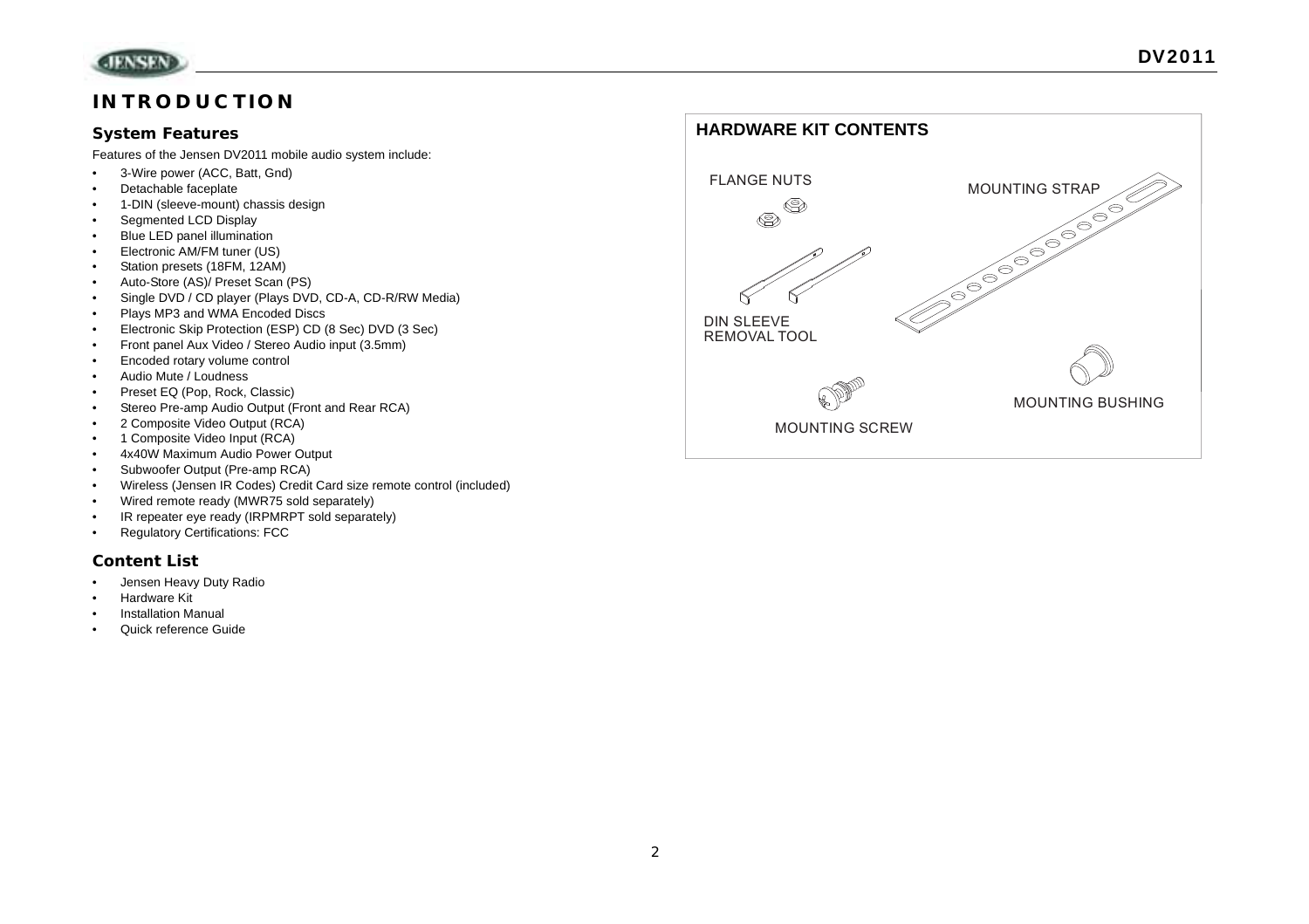

## **SAFETY INFORMATION**

#### *When Driving*

Keep the volume level Iow enough to be aware of the road and traffic conditions.

#### *When Washing your Vehicle*

Do not expose the product to water or excessive moisture. Moisture can cause electrical shorts, fire or other damage.

#### *When Parked*

Parking in direct sunlight can produce very high temperatures inside your vehicle. Give the interior a chance to cool down before starting playback.

#### *Use the Proper Power Supply*

This product is designed to operate with a 12 volt DC negative ground battery system (the standard system in a North American vehicle).

#### *Protect the Disc Mechanism*

Avoid inserting any foreign objects into the disc slot. Misuse may cause malfunction or permanent damage due to the precise mechanism of this unit.

#### **CAUTION:**

THIS MOBILE DVD PLAYER IS A CLASS I LASER PRODUCT. THIS UNIT USES A VISIBLE/INVISIBLE LASER BEAM WHICH COULD CAUSE HAZARDOUS RADIATION IF EXPOSED DIRECTLY. BE SURE TO OPERATE THE MOBILE DVD PLAYER AS INSTRUCTED. USE OF CONTROLS OR ADJUSTMENTS OR PERFORMANCE OR PROCEDURES OTHER THAN THOSE SPECIFIED HEREIN MAY RESULT IN HAZARDOUS RADIATION EXPOSURE.DO NOT OPEN COVERS AND DO NOT REPAIR BY YOURSELF. PLEASE REFER SERVICING TO A QUALIFIED TECHNICIAN.

#### **WARNING:**

- • TO REDUCE THE RISK OF FIRE OR ELECTRIC SHOCK, DO NOT EXPOSE THIS EQUIPMENT TO RAIN OR MOISTURE.
- TO REDUCE THE RISK OF FIRE OR ELECTRIC SHOCK AND ANNOYING INTERFERENCE, USE ONLY THE RECOMMENDED ACCESSORIES.
- •THIS DEVICE IS INTENDED FOR CONTINUOUS OPERATION.

This product incorporates copyright protection technology that is protected by method claims of certain U.S. Patents and other intellectual property rights owned by Macrovision Corporation and other rights owners. Use of this copyright protection technology must be authorized by Macrovision Corporation, and is intended for home and other limited viewing uses only unless otherwise authorized by Macrovision Corporation. Reverse engineering or disassembly is prohibited.

#### *Region Management Information*

This Mobile DVD Player is designed and manufactured to respond to the Region Management Information recorded on individual DVD discs. If the Region number described on the DVD disc does not correspond to the Region number(s) supported by this Mobile DVD Player, the disc will not play in this unit.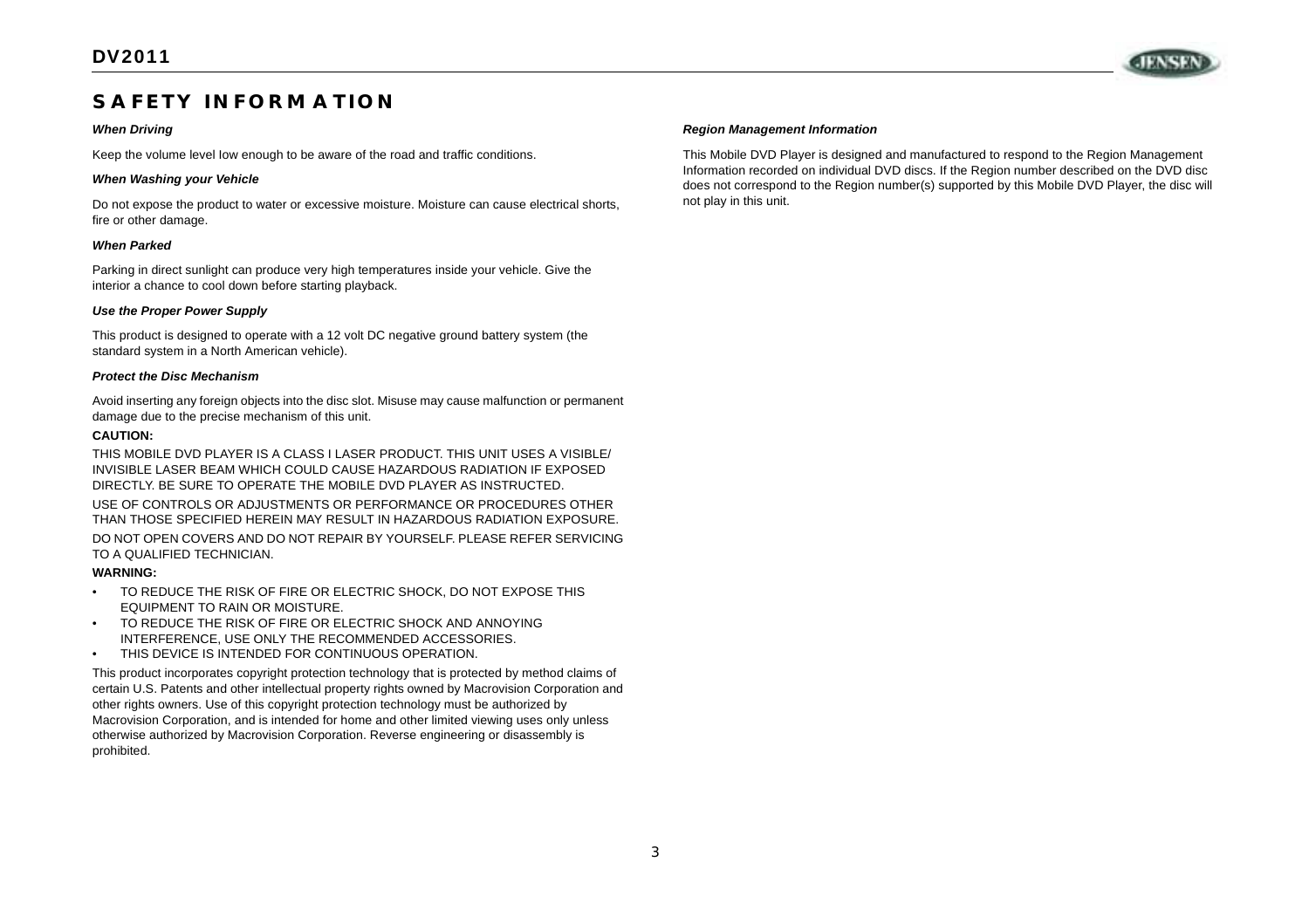

## **DISC NOTES**

## **Compatible Disc Types**

#### *DVD Video*

DVDs contain excellent sound and video quality due to Dolby Digital and MPEG2 encoding. A DVD is 12 cm in diameter and can hold more than seven times the data of a CD-ROM. The maximum playing time can be up to 2 hours (a double-sided DVD is up to 4 hours). There are four types of DVD discs: single-layer single-sided (1), two-layer single-sided (2), single-layer doublesided (3), and two-layer double-sided (4).

#### *CD-DA*

CD-DA discs can play voice data. The playing time of the standard 12 cm CD-DA disc is 74 minutes.

#### *DTS-CD*

The DTS digital surround sound uses 6 digital sound tracks to replace the analog voice tracks in movies.

#### *HDCD*

HDCD, or "High Definition Compatible Digital," is a recording/playing technology that improves CD audio quality. Based on full compliance with CD specifications, it can enhance the quality and quantity of digital sounds in the highest scale. It encodes the required messages that were deserted by the CD format, and stores the related commands into the LSB. Without changing the CD format, it is output through the 24-bit D/A converter, which will ultimately enhance the quality of playback.

#### *MP3/WMA/JPEG*

This unit is compatible with CD-R, CD-RW, and CD-ROM discs containing MP3, WMA, and JPEG tracks.

#### *CD-R/CD-RW*

This unit is compatible with CD-R and CR-RW discs that support ISO9660 specifications. ".MP3", ".JPG", ".JPEG", ".AC3", ".PCM", ".MPG", ".MPE", and ".WAV" formats can be included on ISO9660-compatible discs.

#### *DVD-R / DVD-RW*

This unit is compatible with DVD-R and DVD-RW discs that support UDF specifications. ".MP3", ".JPG", ".JPEG", ".AC3", ".PCM", ".MPG", ".MPE", and ".WAV" formats can be included on UDFcompatible discs.

## **Incompatible Disc Types**

- 8 cm disc
- CD ROM•
- CDV, CDI, CDG
- •LD
- DVD ROM
- DVD RAM

*NOTE: DVD-R and DVD-RW discs will not play unless the recording session is closed and the DVD is finalized.*

|  |  |  |  | <b>Table 1: General Disc Information</b> |
|--|--|--|--|------------------------------------------|
|--|--|--|--|------------------------------------------|

| Disc Type    | Logo                                                                                                                                                                                           | Diameter/<br><b>Playable Sides</b>                 | <b>Playback Time</b>                                                                        |
|--------------|------------------------------------------------------------------------------------------------------------------------------------------------------------------------------------------------|----------------------------------------------------|---------------------------------------------------------------------------------------------|
| DVD Video    | DYD<br>VIDEO                                                                                                                                                                                   | 12 cm single/double<br>side<br>(1 layer & 2 layer) | 133 minutes (4.7 GB)<br>242 minutes (8.5 GB)<br>266 minutes (9.4 GB)<br>484 minutes (17 GB) |
| Audio CD     | TCOMPACT<br><b>COMPACT</b><br><b>REWRITABLE</b>                                                                                                                                                | 12 cm single side                                  | 74 minutes                                                                                  |
| MP3/MWA Disc | CD-Rs or CD-RWs recorded in MP3, MPEG1 or 2, 2.5 Audio Layer 3 and<br>WMA Version 7 and 8. The recorded format must be compliant with ISO<br>9660 Level 1, ISO 9660 Level 2, Romeo, or Joliet. |                                                    |                                                                                             |

### **Disc Maintenance**

Before playing, wipe the disc using a clean cloth, working from the center hole towards the outside edge.

Never use benzene, thinners, cleaning fluids, anti-static liquids or any other solvent.



 **the under sideof the disc.**

**the center to theedge.**

*NOTE: A disc may become scratched (although not enough to make it unusable) depending on how you handle it and other conditions in the usage environment. These scratches are not an indication of a problem with the player.*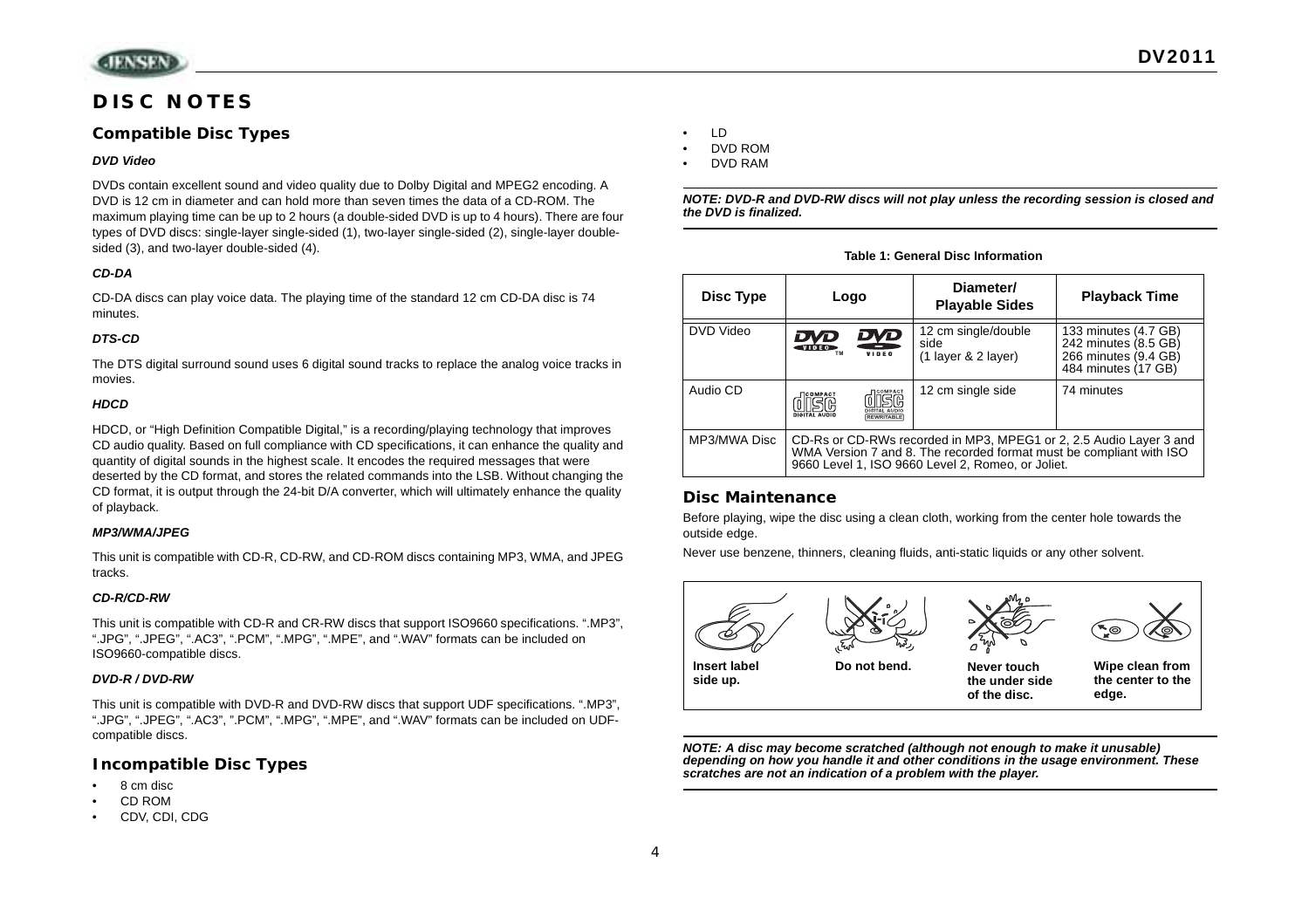

## **INSTALLATION**

This unit can be property installed with either a "Front" (conventional DIN front mount) or "Rear" (DIN rear mount installation, utilizing threaded screw holes at the sides of the unit chassis) mount. For details, refer to installation methods A and B.

## **Before You Begin**

1. **Disconnect Battery**

Before you begin, always disconnect the battery negative terminal.

2. **Remove Transport Screws**

## **Important Notes**

- • Before final installation, test the wiring connections to make sure the unit is connected properly and the system works.
- • Use only the parts included with the unit to ensure proper installation. The use of unauthorized parts can cause malfunctions.
- Consult with your nearest dealer if installation requires the drilling of holes or other modifications to your vehicle.
- Install the unit where it does not interfere with driving and cannot injure passengers if there is a sudden or emergency stop.
- • If the installation angle exceeds 30º from horizontal, the unit might not give optimum performance.
- • Avoid installing the unit where it will be subject to high temperatures from direct sunlight, hot air, or from a heater, or where it would be subject to excessive dust, dirt or vibration.

**182**Dashboard

Bend Tabs

Screw Stud

•Be sure to remove the control panel before installing the unit.

## **DIN Front Mount (Method A)**

- 1. Slide the mounting sleeve off of the chassis if it has not already been removed. If it is locked into position, use the removal keys (supplied) to disengage it. The removal keys are depicted in "DIN Rear Mount (Method B)" on page 5.
- 2. Check the dashboard opening size by sliding the mounting sleeve into it. If the opening is not large enough, carefully cut or file as necessary until the sleeve easily slides into the opening. Do not force the sleeve into the opening or cause it to bend or bow. Check

that there will be sufficient space behind the dashboard for the radio chassis.

- 3. Locate the series of bend tabs along the top, bottom and sides of the mounting sleeve. With the sleeve fully inserted into the dashboard opening, bend as many of the tabs outward as necessary to firmly secure the sleeve to the dashboard.
- 4. Place the radio in front of the dashboard opening so the wiring can be brought through the mounting sleeve.
- 5. Follow the wiring diagram carefully and make certain all connections are secure and insulated with crimp connectors or electrical tape to ensure proper operation.
- 6. After completing the wiring connections, turn the unit on to confirm operation (vehicle accessory switch must be on). If the unit does not operate, recheck all wiring until the problem is corrected. Once proper operation is achieved, turn the accessory switch off and proceed with final mounting of the chassis.
- 7. Carefully slide the radio into the mounting sleeve making sure it is right-side-up until it is fully seated and the spring clips lock it into place.

#### 8. Attach one end of the perforated support strap (supplied) to the screw stud on the rear of the chassis using the hex nut provided. Fasten the other end of the perforated strap to a secure part of the dashboard either above or below the radio using the screw and plain washer provided. Bend the strap, as necessary, to position it. Some vehicle installations provide cavity for rear support. In these applications, place the rubber bushing over the screw stud and insert the radio.



**CAUTION: The perforated rear support strap or rear rubber mounting bushing must be used in the installation of the radio. Installation without either may result in damage to the radio or the mounting surface and void the manufacturer's warranty**.

- 9. Test radio operation by referring to the operating instructions for the unit.
- 10. When wiring is complete, reconnect the battery negative terminal.
- 11. Push the trim plate against the chassis until it is fitted. **You must do this before you install the control panel, otherwise it can't be attached.**

## **DIN Rear Mount (Method B)**

This unit has threaded holes in the chassis side panels which may be used with the original factory mounting brackets of some vehicles to mount the radio to the dashboard. Please consult with your local mobile stereo shop for assistance on this type of installation.

- 1. Remove the existing factory radio from the dashboard or center console mounting. Save all hardware and brackets as they will be used to mount the new radio.
- 2. Carefully unsnap the plastic trim ring from the front of the new radio chassis. Remove and discard the trim ring.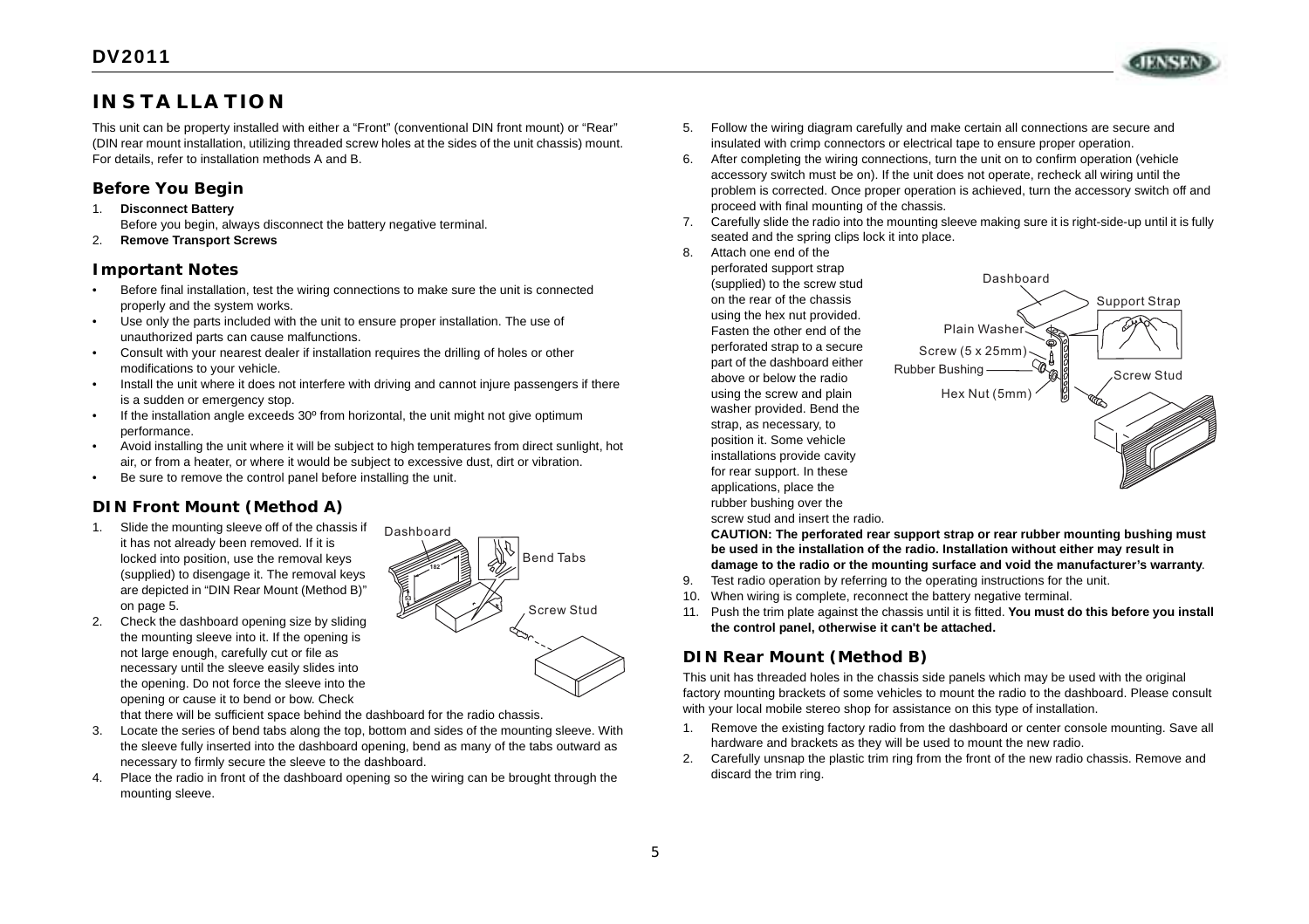

3. Remove the factory mounting brackets and hardware from the existing radio and attach them to the new radio. Select a position where the screw holes of the bracket and the screw holes of the main unit are aligned (are fitted). Tighten the screws at 2 places on each side. Do not exceed M5 x 9 MM maximum screw size. Longer screws may damage components inside the chassis.



- 4. Wire the new radio to the vehicle as outlined in the Universal Installation instructions.
- 5. When wiring is complete, reconnect the battery negative terminal.
- 6. Mount the new radio assembly to the dashboard or center console using the reverse procedure of step 1.

*NOTE: The mounting box, outer trim ring, and half-sleeve are not used for method B installation.*

## **Removing the Unit (Method A Installation)**

To remove the radio after installation:

- 1. Insert fingers into the groove in the front of frame and pull out to remove the frame. (When re-attaching the frame, point the side with a groove downwards and re-attach.)
- 2. Insert the removal keys straight back until they click, and then pull the radio out. If removal keys are inserted at an angle, they will not lock properly to release the unit.Removal Key



Removal Key

## **Detachable Control Panel (DCP)**

#### *Removing the Detachable Control Panel (DCP)*

- 1. Turn the power off.
- 2. Press the **REL** button.
- 3. Remove the DCP.

#### *Attaching the DCP*

- 1. Attach the panel at the right side first, with point B on the main unit touching point A on the DCP (as shown in the diagram).
- 2. Press the left side of the DCP onto the main unit until a "click" is heard.

#### *CAUTION:*

- **DO NOT insert the DCP from the left side. Doing so may damage it.**
- **• The DCP can easily be damaged if dropped or subjected to a strong shock. When the release button is pressed and the DCP is unlocked, the vehicle's vibrations may cause it to fall. To prevent damage to the DCP, always store it in a protective case after detaching it.**
- **• The rear connector that connects the main unit and the DCP is an extremely important part. Be careful not to damage it by pressing on it with fingernails, pens, screwdrivers, etc.**
- **If the DCP is dirty, remove debris with a soft, dry cloth only. You can use a cotton swab soaked in isopropyl alcohol to clean the socket on the back of the DCP.**



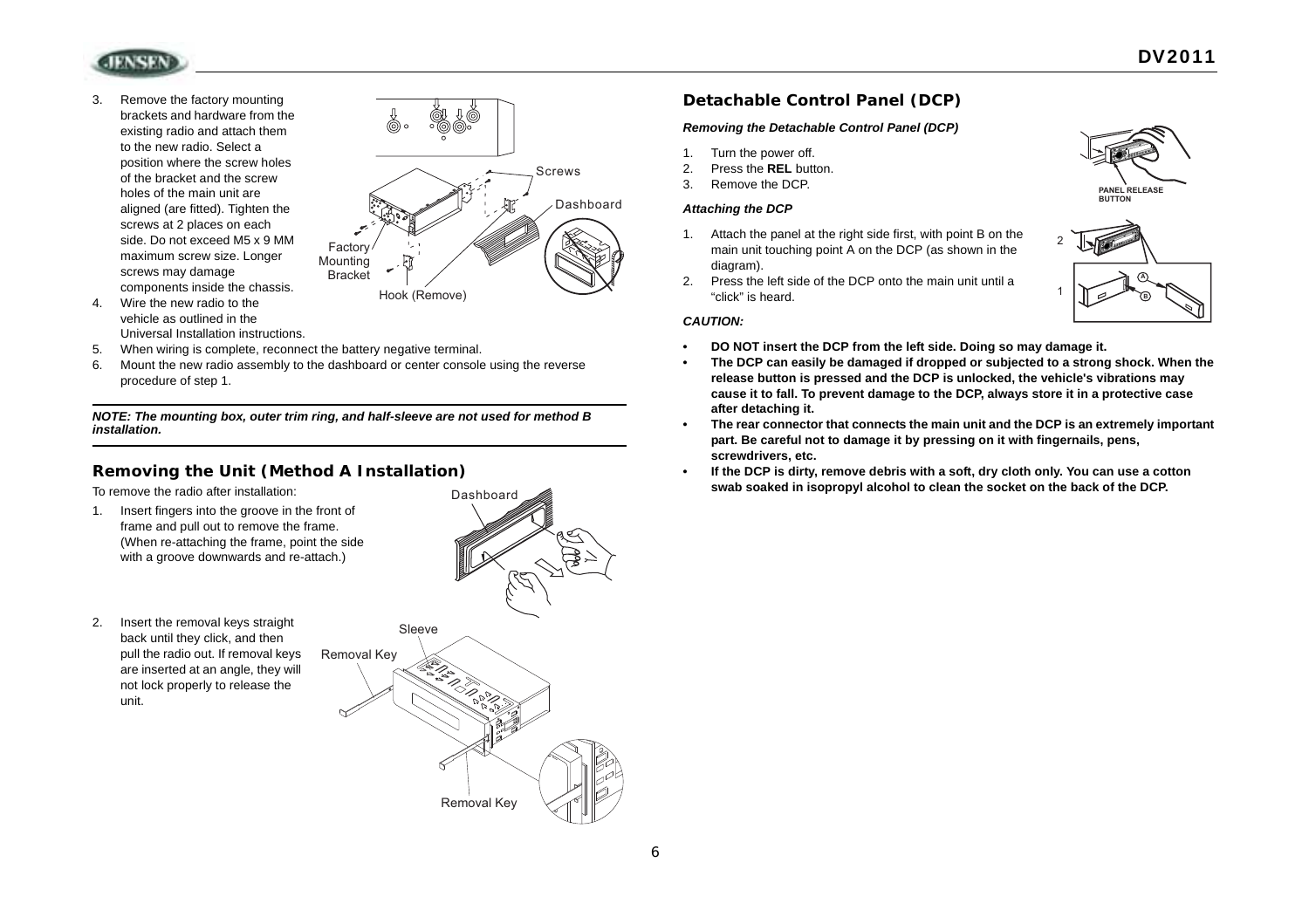







DETAIL A<br>SHOWN FROM PIN VIEW

| PIN NO.   | <b>DESCRIPTION</b>      |
|-----------|-------------------------|
| A1        | RIGHT REAR SPEAKER (+)  |
| A2        | RIGHT FRONT SPEAKER (+) |
| A3        | LEFT FRONT SPEAKER (+)  |
| A4        | LEFT REAR SPEAKER (+)   |
| A5        | LEFT REAR SPEAKER (-)   |
| A6        | LEFT FRONT SPEAKER (-)  |
| A7        | RIGHT FRONT SPEAKER (-) |
| A8        | RIGHT REAR SPEAKER (-)  |
| <b>B1</b> | NO CONNECTION           |
| <b>B2</b> | NO CONNECTION           |
| <b>B3</b> | POWER ANTENNA REMOTE    |
| <b>R4</b> | +12V SWITCHED           |
| <b>B5</b> | GROUND                  |
| <b>R6</b> | NO CONNECTION           |
| <b>B7</b> | +12V BATT UNSWITCHED    |
| B8        | NO CONNECTION           |



VIEW C-C<br>WIRE INSERTION VIEW

| PIN NO.        | WIRE COLOR   | <b>FUNCTION</b>         |
|----------------|--------------|-------------------------|
| 1              | <b>GREEN</b> | LEFT REAR SPEAKER (+)   |
| $\overline{2}$ | <b>WHITE</b> | LEFT FRONT SPEAKER (+)  |
| 3              | GRAY         | RIGHT FRONT SPEAKER (+) |
| 4              | VIOLET       | RIGHT REAR SPEAKER (+)  |
| 5              | GREEN/BLACK  | LEFT REAR SPEAKER (-)   |
| 6              | WHITE/BLACK  | LEFT FRONT SPEAKER (-)  |
| 7              | GRAY/BLACK   | RIGHT FRONT SPEAKER (-) |
| R              | VIOLET/BLACK | RIGHT REAR SPEAKER (-)  |
| $\overline{9}$ | <b>RFD</b>   | +12V SWITCHED           |
| 10             | <b>BLUE</b>  | POWER ANTENNA REMOTE    |
| 11             | <b>FMPTY</b> | NO CONNECTION           |
| 12             | <b>EMPTY</b> | NO CONNECTION           |
| 13             | <b>BLACK</b> | GROUND                  |
| 14             | <b>EMPTY</b> | NO CONNECTION           |
| 15             | YELLOW       | +12V BATT UNSWITCHED    |
| 16             | <b>EMPTY</b> | NO CONNECTION           |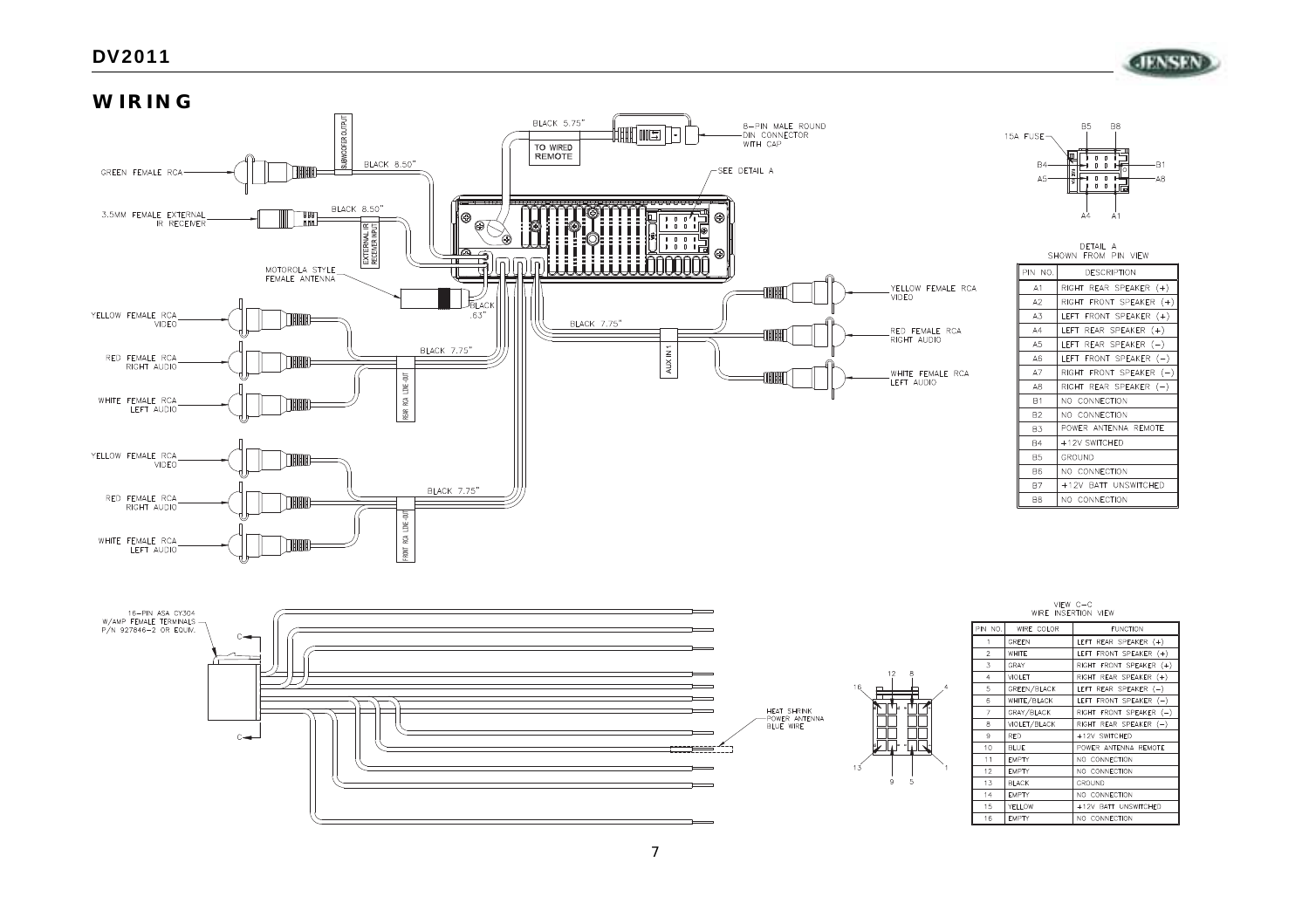

## **CONTROLS AND INDICATORS**

The buttons located on the unit and the remote control that perform the same function are assigned the same number for reference on the diagrams and in the text.

## **Front Panel Operation**



- 1. Power
- 2. Eject
- 3. Front Panel Release
- 4. Audio Control Button
- 5. Mode/Source Select
- 6. Volume Control Knob
- 7. Mute
- 8. Preset Equalizer
- 9. Local/Distant Reception Setting
- 10. Loudness Boost Setting
- 11. Auto Store/Preset Scan
- 12. Preset 1, Play/Pause
- 13. Preset 2, Intro Scan
- 14. Preset 3, Repeat Play
- 15. Preset 4, Random Play
- 16. Preset 5
- 17. Preset 6
- 18. Clock Display
- 19. Band Select
- 20. Fast Forward/Advance Chapter
- 21. Rewind/Previous Chapter
- 22. Auxiliary Input (AUX IN2)
- 23. Infrared Sensor
- 24 Disc Slot

## **Remote Control Operation**

#### *Using the Remote Control*

Point the remote control towards the player front face remote sensor IR (2). The operation angle is approximately 30 degrees in each direction of the front of the remote sensor.

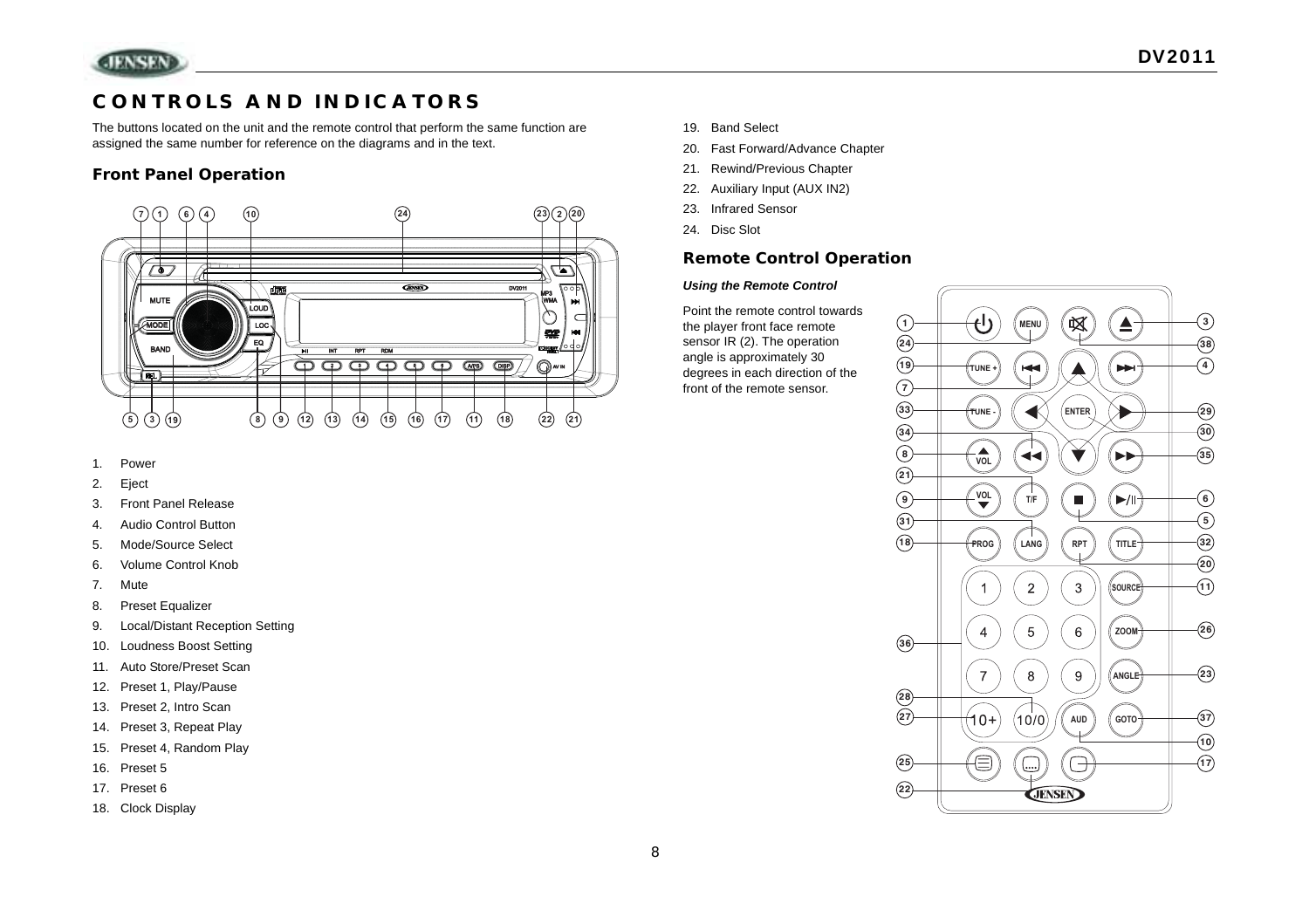

## *Remote Control Functions*

| Ref<br># | <b>Button</b> | Function                                                                                                                 |
|----------|---------------|--------------------------------------------------------------------------------------------------------------------------|
| 1        | O/POWER       | Turn the unit ON or OFF                                                                                                  |
| 3        | E/E.F.CT      | Eject the disc                                                                                                           |
| 4        | >>I/TRACK     | Skip to the next track/chapter                                                                                           |
| 5        | ш             | Stop disc playback                                                                                                       |
| 6        | ᅰ             | Play/pause the disc (for disc play mode)                                                                                 |
| 7        | <b>k</b>      | Go to previous track/chapter                                                                                             |
| 8        | VOL A         | Increase the volume level                                                                                                |
| 9        | <b>VOL V</b>  | Decrease the volume level                                                                                                |
| 10       | <b>AUDIO</b>  | Select the desired adjustment mode (BASS, TREBLE, BALANCE,<br>FADE).                                                     |
| 11       | SOURCE        | Change between tuner, disc (DVD/VCD/CD/MP3) play mode and AUX<br>IN1 or AUX IN2 mode                                     |
| 17       |               | Display statistical disc information during playback                                                                     |
| 18       | PROG          | Display programmed playback screen, allowing you to enter tracks to<br>play in programmed order.                         |
| 19       | TUNE+         | Tune up one step                                                                                                         |
| 20       | <b>RPT</b>    | Repeat current track/chapter                                                                                             |
| 21       | T/F           | Press and hold to set clock. Use the audio control knob to adjust hours.<br>Press to move to minutes and turn to adjust. |
| 22       | ()            | Change the SUBTITLE language on multi-subtitle language DVD discs                                                        |
| 23       | ANGLE         | Change the viewing angle on multi-angle DVD discs                                                                        |
| 24       | MENU (PBC)    | Display the root menu stored on DVD discs/Switch between PBC ON<br>and PBC OFF on VCD discs                              |
| 25       | ⋐             | Display the SETUP menu                                                                                                   |
| 26       | <b>ZOOM</b>   | Increase the picture size                                                                                                |
| 27       | $10+$         | Feature not used on this model                                                                                           |
| 28       | 10/0          |                                                                                                                          |
| 29       | <. > ^. V     | Select items left/right and ahead/back in menu mode                                                                      |
| 30       | <b>ENTER</b>  | Confirm selection of track/chapter                                                                                       |
| 31       | LANG          | Change the audio sound track on multi-audio sound track DVD discs.<br>Change the sound mode of VCD discs                 |

| Ref<br># | Button                               | Function                                                 |
|----------|--------------------------------------|----------------------------------------------------------|
| 32       | TITLE                                | Display the TITLE menu stored on DVD disc                |
| 33       | TUNE-                                | Tune down one step                                       |
| 34       | < <td>Search in reverse rapidly</td> | Search in reverse rapidly                                |
| 35       | >>/TRACK                             | Search forward rapidly                                   |
| 36       | $0 - 9$                              | Enter track/chapter number directly. Use GOTO to search. |
| 37       | GOTO                                 | Used with numeric buttons to search disc                 |
| 38       |                                      | Press to mute/resume audio.                              |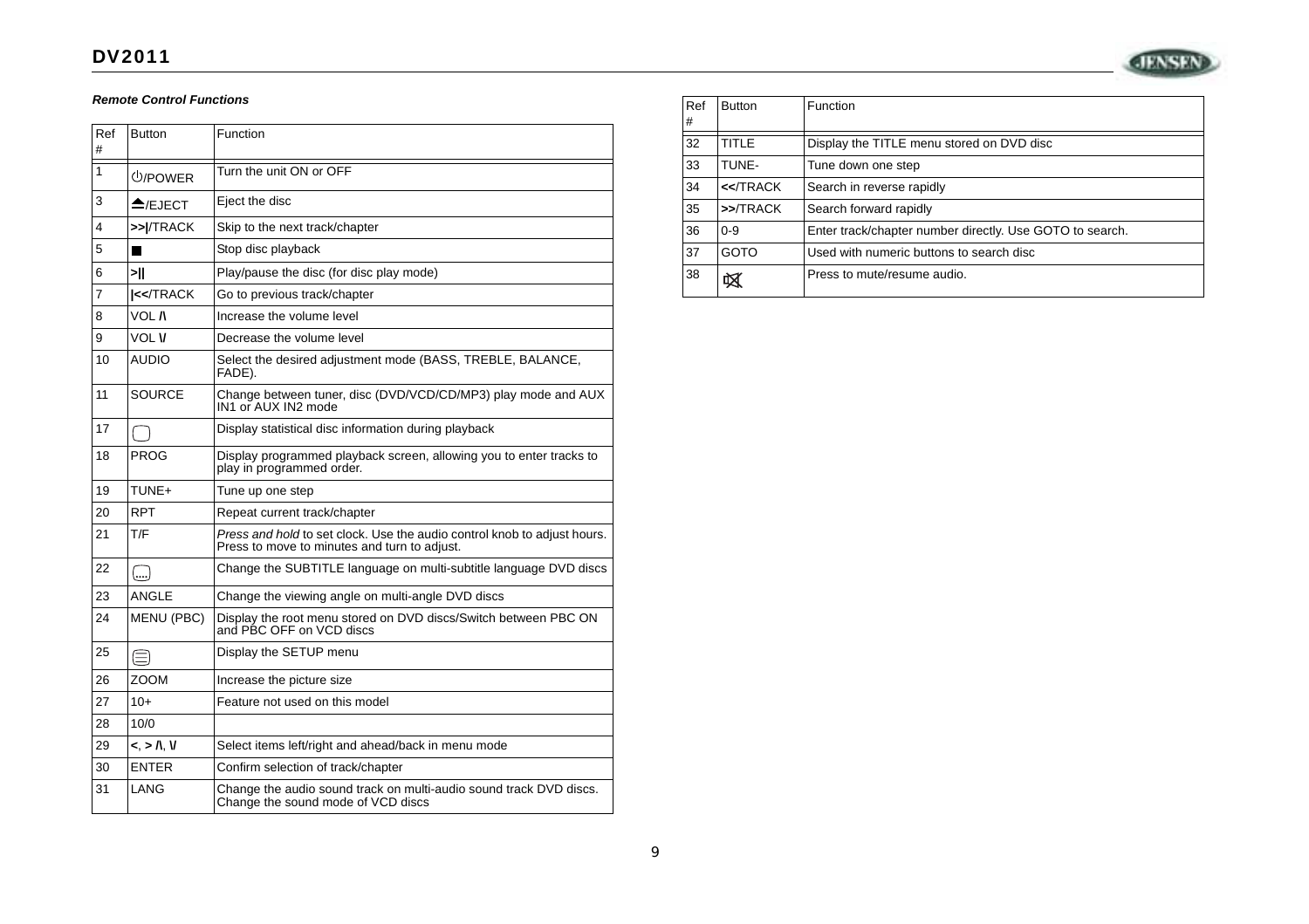

## **BASIC OPERATION**



## **Control Panel Release (REL)**

Press the **REL** button (3) to remove the control panel.

## **Power On/Off ( )**

Press the  $\bigcirc$  button (1) on the front of the unit ON or OFF.

## **Volume Control**

To increase the volume, rotate the audio control knob (6) clockwise.

To decrease the volume, rotate the audio control knob counter clockwise. When the volume is adjusted, the volume level is shown on the display panel as a number ranging from "0" (lowest) to "39" (highest).

### **Mute**

Press the **MUTE** button (7) to mute the audio output. "MUTE" will appear on the display. Press **MUTE** again to restore the audio output to the previous level.

### **Mode**

Press the **MODE** button (5) to select a different mode of operation, as indicated on the display panel. Available modes include Tuner, DVD, AUX IN1 (OPTIONAL) and AUX IN2 (OPTIONAL).

## **Equalizer (EQ)**

The preset equalizer applies preset sound effects to the unit's audio output signal. To adjust the preset equalizer, press the **EQ** button (8). Press repeatedly to choose between the following modes: OFF, POP, ROCK, CLAS.

## **Area (EQ)**

*Press and hold* the **EQ** button (8) to select the appropriate frequency spacing for your area: USA or EU (Europe).

## **Loudness (LOUD)**

When listening to music at low volume levels, this feature will boost the bass and treble ranges to compensate for the characteristics of human hearing. Press the **LOUD** button (10) to activate this feature. "LOUD ON" appears on the display panel. Press the **LOUD** button again to turn the LOUD function off.

## **Subwoofer (LOUD)**

*Press and hold* the **LOUD** button (10) to turn the subwoofer function on/off.

## **Local/Distant (LOC)**

Press the **LOC** button (9) to choose between Local (LOC) or Distance (DX) mode. This feature is used to designate the strength of the signals at which the radio will stop during automatic tuning. "Distance" is the default setting, allowing the radio to stop at a broader range of signals. To set the unit to select only strong local stations during automatic tuning, press the **LOC** button until "LOC" appears in the display.

## **Display Selector (DISP)**

This unit can display either the clock time or radio frequency/CD player functions. Press the **DISP** button (18) to display the time. The correct time of day can be set by pressing and holding the **DISP** button.

## **Setting the Clock (DISP)**

To set the clock, perform the following steps:

- 1. Press the **DISP** button (18) to display the clock.
- 2.*Press and hold* the **DISP** button (18) until the time display flashes.
- 3. Within 5 seconds, turn the audio control knob (6) to adjust the hour to the desired setting.
- 4. Press the audio control knob (4) to move to the minutes field.
- 5. Turn the audio control knob to adjust the minutes to the desired setting.
- 6. Press the **DISP** button again to return to radio frequency or disc play and normal operation will resume automatically.

## **Auxiliary Input Operation**

You can connect another audio/video system to the unit through the AUX IN 1 terminals on the back (AUX IN1) or front panel AV IN (AUX IN2) of the unit. Once the device is connected, press the **MODE** button (5) on the front panel or the **SOURCE** button on the remote control to select "AUX IN1" or "AUX IN2" mode.

#### **Reset**

After releasing the control panel, use a pencil or any non-metallic object to *press and hold* the **RESET** button for five seconds to reset the main unit. The unit will return to the factory default settings.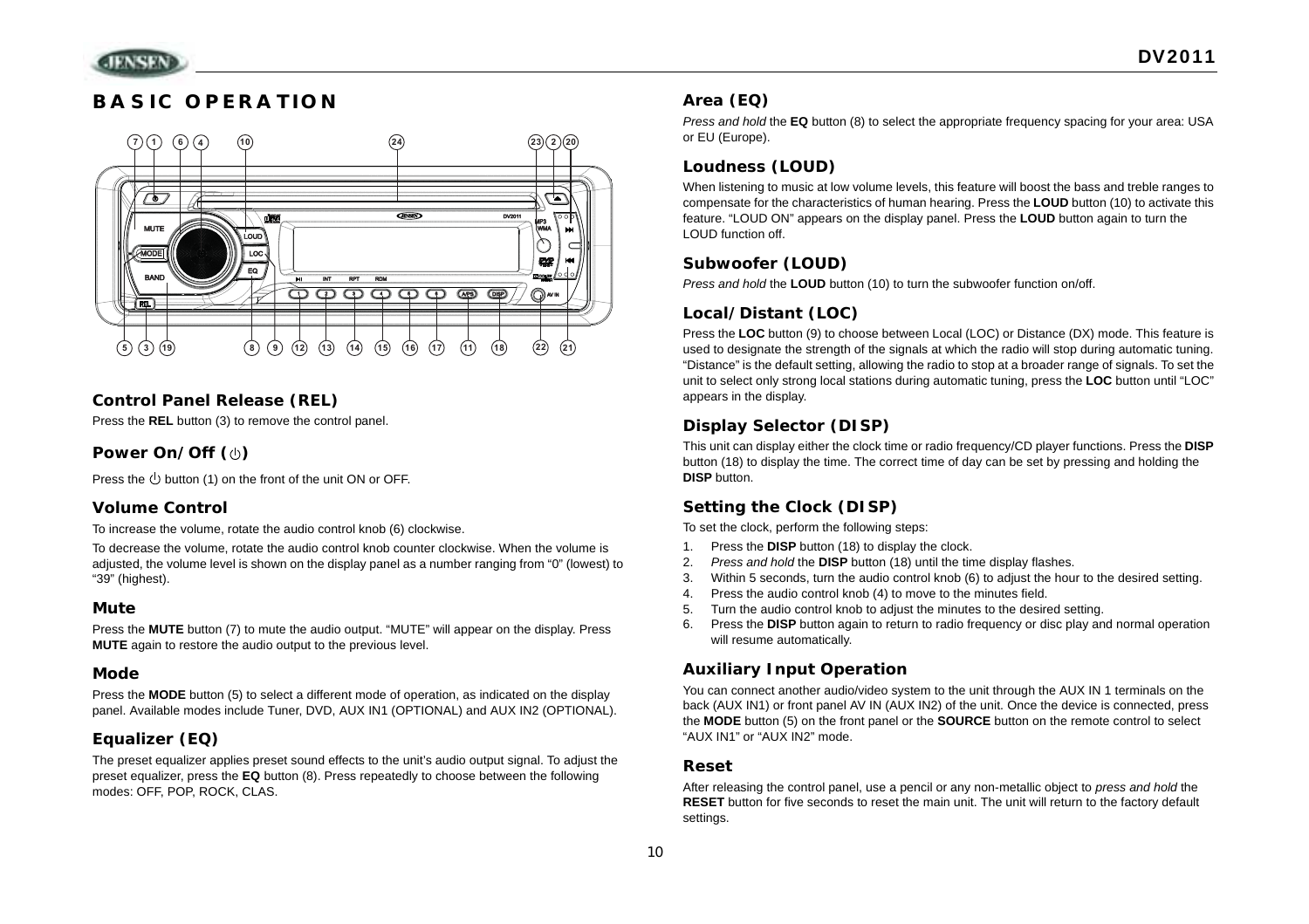

## **AUDIO MENU**

Press the volume control button (4) to access the Audio Menu. You can navigate through the Audio Menu items by pressing the volume control button repeatedly. Once the desired menu item appears on the display, adjust that option by turning the audio control knob within 10 seconds. The unit will automatically exit the Audio Menu after six seconds of inactivity. The following menu items can be adjusted.

## **Bass Level (BAL)**

Use the audio control knob to adjust the Bass level range from "-7" to "+7".

## **Treble Level (TRE)**

Use the audio control knob to adjust the Treble level range from "-7" to "+7".

## **Balance (BAL)**

Use the audio control knob to adjust the Balance between the right and left speakers from "R 7" (full right) to "L 7" (full left). "0" represents an equal balance between the right and left speakers.

## **Fader (FAD)**

Use the audio control knob to adjust the Fader between the front and rear speakers from "R 7" (full rear) to "F 7" (full front). "0" represents an equal balance between the front and rear speakers.

*NOTE: When the rear speaker is turned off, the fader option is disabled.*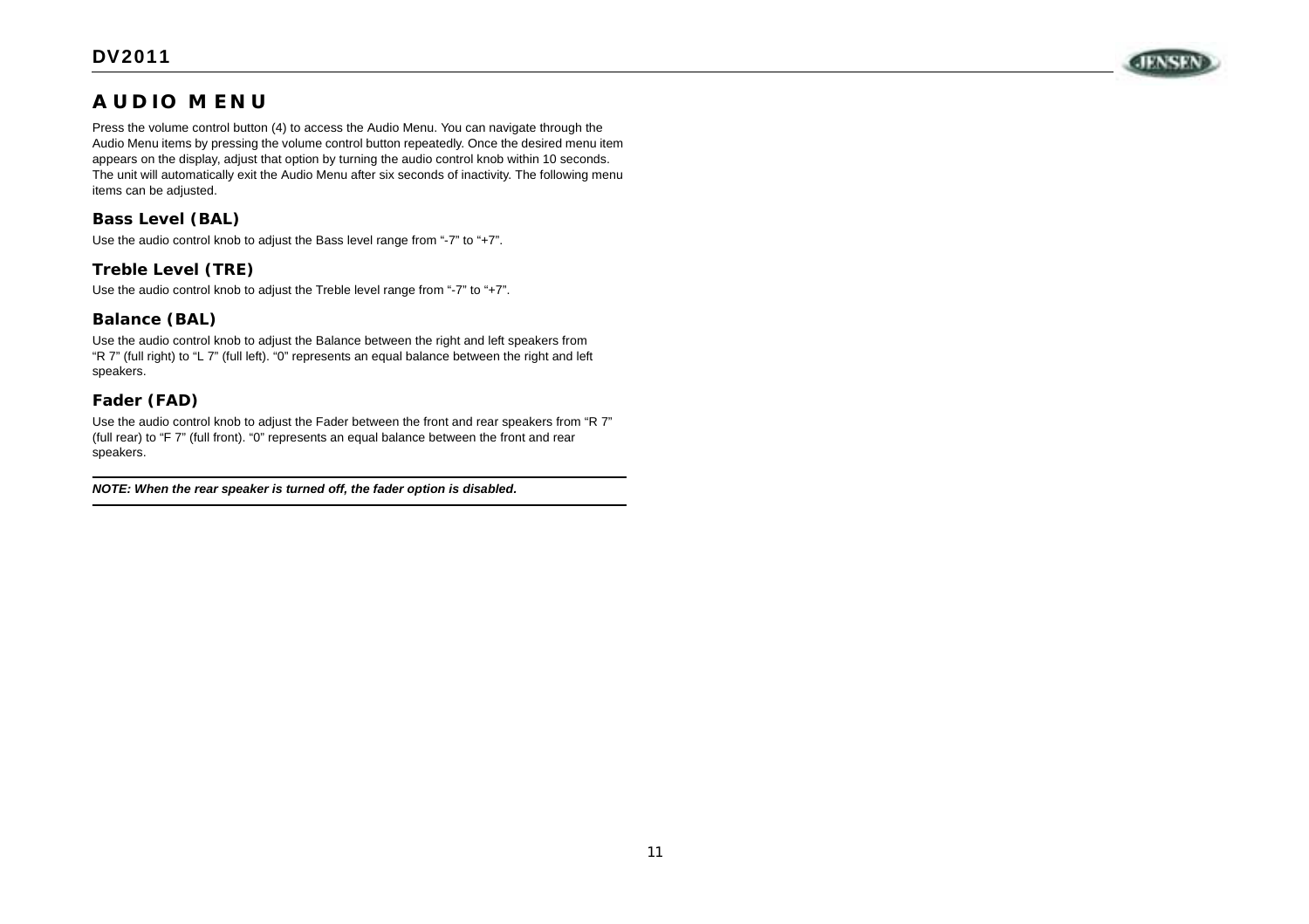## **TUNER OPERATION**



## **Select a Band**

**TANSEA** 

Press the **BAND** button (19) on the control panel (or the **SOURCE** button on the remote control) to change between three FM bands and two AM bands. Each band stores up to six preset stations.

## **Tuning**

#### *Manual Tuning*

Press the up **>>|** (20) or down **|<<** button (21) for less than three seconds to enter seek tuning mode. Press the up **>>|** or down **|<<** button to change the radio frequency number up or down one step.

If using the remote control, press the **TUNE +** or **TUNE -** buttons to change the radio frequency number up or down one step.

#### *Auto Seek Tuning*

Press the up **>>|** (20) or down **|<<** button (21) for more than three seconds to move to the next station automatically.

### **Preset Stations**

Six numbered preset buttons store and recall stations for each band.

#### *Store a Station*

Select a band (if needed), then select a station. *Press and hold* a preset button (12-17) for three seconds. The preset number will appear in the display.

#### *Recall a Station*

Select a band (if needed). Press a preset button (12-17) to select the corresponding stored station.

## **Automatically Store / Preset Scan**

#### *Automatically Store*

Select a band (if needed). Press **A/PS** (11) for more than three seconds to automatically select six strong stations and store them in the current band. The new stations replace any stations already stored in that band.

#### *Preset Scan*

Select a band (if needed). Press **A/PS** (11) to scan stations stored in the current band. The unit will pause for ten seconds at each preset station. Press **A/PS** again to stop scanning when the desired station is reached.

#### **Stereo**

The unit will automatically pick up a stereo signal, when available. When in stereo mode, the " $\mathbb{O}$ " icon appears in the display. When no stereo signal is available, the unit will automatically revert to mono operation, and no icon will be displayed.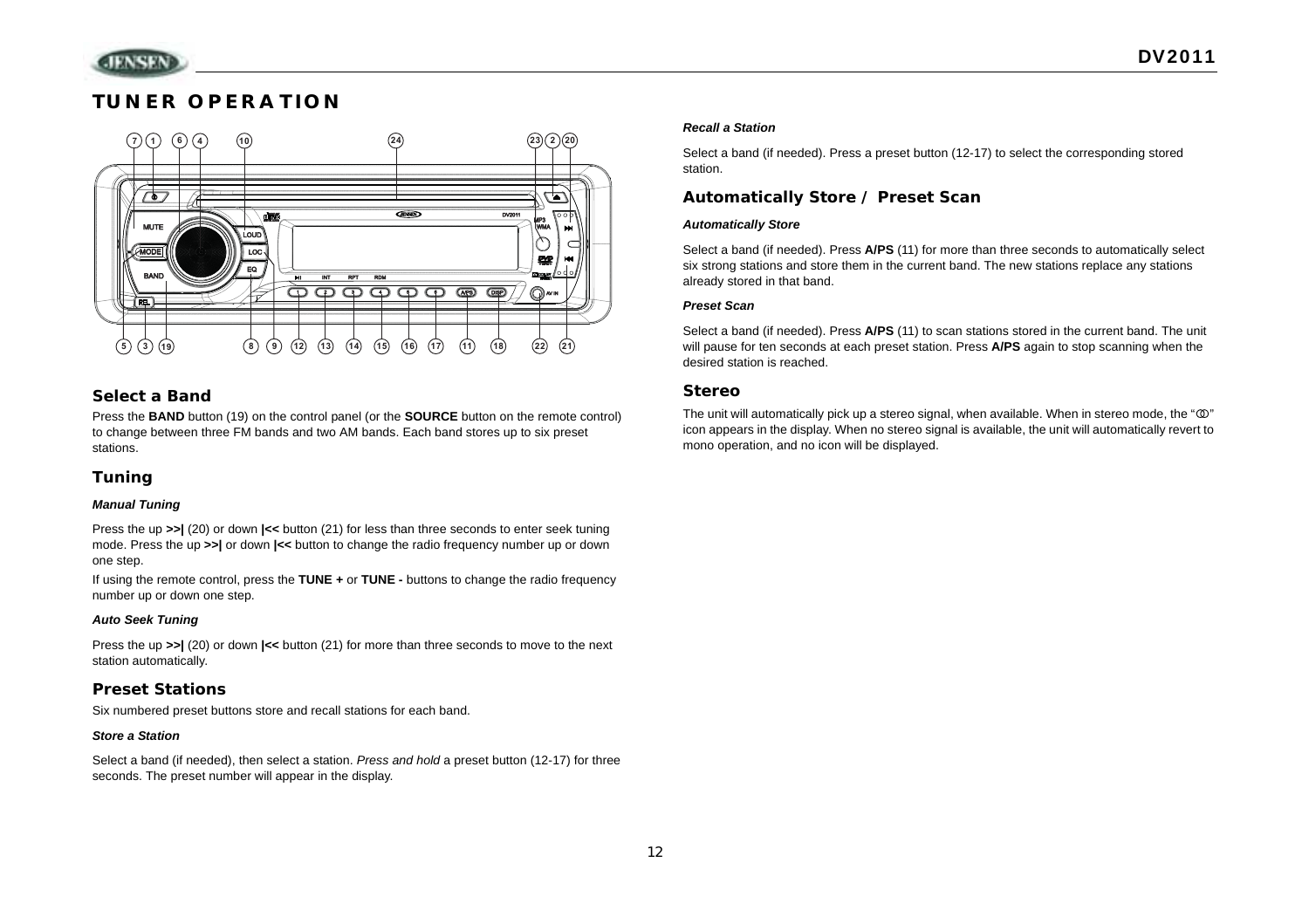

## **AUDIO CD OPERATION**



## **Insert and Eject Disc**

Insert a disc into the disc slot (24), label-side up, with the unit turned on. The unit will play the first track on the disc. Press the eject  $\triangleq$  button (2) to stop disc play and eject the disc. The unit does not have to be turned on to eject the disc.

## **Controlling Disc Playback**

#### *Track Select*

Press the up **>>|** (20) or down **|<<** button (21) for less than one second to advance to the next track on the CD. The selected track number will appear on the display. *Press and hold* the up **>>|** (20) or down **|<<** button (21) for more than 1 second to fast forward or fast reverse through the disc.

#### *NOTE: When the last track finishes playing, the unit will automatically play the CD again.*

#### *Play/Pause Disc Playback (***1/>/||***)*

Press the **1/>/||** button (12) on the control panel (or **>/||** on the remote control) to suspend disc play. Press the **1/>/||** button again to resume disc Play.

#### *Intro Scan (2 INT)*

Press the 2/INT button (13) on the control panel to play the first 10 seconds of each track sequentially. Press **2/INT** again to stop Intro Scan and resume normal play at the current track.

#### *Repeat Play (3/RPT)*

Press the **3/RPT** button (14) on the control panel (or the **RPT** button on the remote control) during disc play repeatedly to activate Repeat Mode:

- •Press **3/RPT** once to turn repeat off.
- •Press **3/RPT** twice to repeat play the current track.
- •Press **3/RPT** three times to repeat play the whole disc.

#### *Random Play (4/RDM)*

Press the 4/RDM button (15) during disc play to play all tracks on a CD in random, shuffled order. Press **4/RDM** again to stop random play.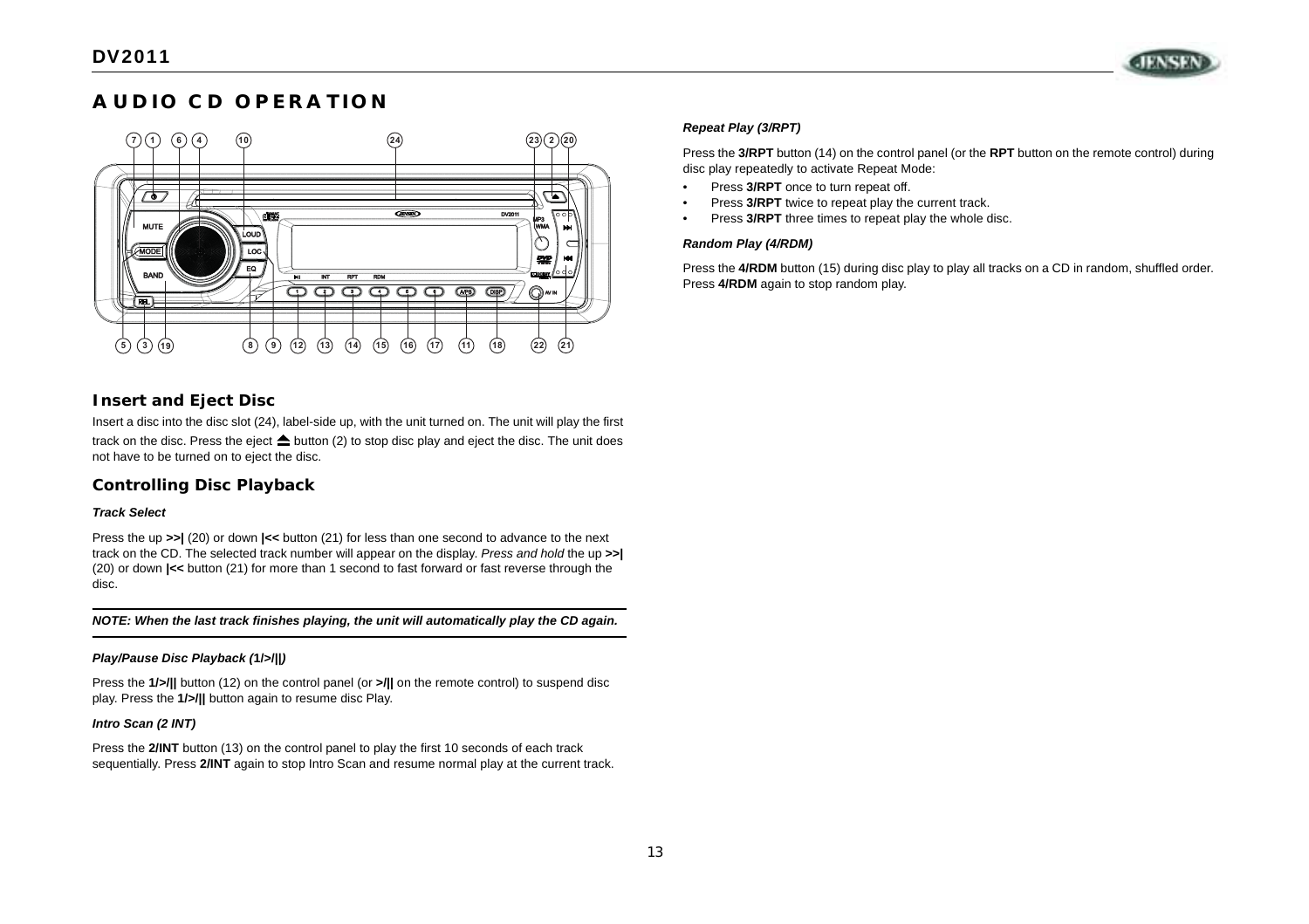

## **MP3/WMA OPERATION**

MP3 and WMA (Windows Media Audio) music files are digital audio files that are compressed to allow more files on a single CD. This unit can play MP3/WMA directly from files contained on a CD-R/RW using the buttons on the receiver (or optional remote) as described below. Many types of software are available for converting audio files into MP3/WMA formats. Jensen recommends *Nero, MusicMatch Jukebox or Roxio Easy CD Creator.* Depending on the media type and recording method, some CD-R/RW's may be incompatible with this unit. The unit supports playback of MP3/WMA and CDDA (CDA), Mixed-Mode CDs and CD-Extra (including multisession discs), but **discs on which the session has not been closed will not play**.

### **Notes on MP3/WMA Play**

This unit can play MP3 (MPEG1, 2, 2.5 Audio Layer 3) and WMA ver. 7 and 8. However, the MP3 recording media and accepted formats are limited. When writing MP3/WMA, pay attention to the following restrictions.

#### *Acceptable Media*

The MP3/WMA recording media acceptable to this unit are CD-ROM, CD-R and CD-RW. When using CD-RW, use full format rather than quick format to prevent malfunction.

#### *Acceptable Medium Formats*

The following formats are available for the media used in this unit. The maximum number of characters used for file name including the delimiter (".") and three-character extension are indicated in parentheses.

- •ISO 9660 Level 1 (11 characters)
- ISO 9660 Level 2 (31 characters)
- •Joliet (31 characters)

Up to 200 characters can be displayed in the long file name format. For a list of available characters, see the instruction manual of the writing software. The media reproducible on this unit has the following limitations:

- •Maximum number of nested folders: 15
- •Maximum number of files per disc: 796 (199 MP3+199 WMA+199 MPG+199 JPG)
- Maximum number of folders per disc: 199
- •Maximum number of sessions per disc: 5

MP3/WMA written in formats other than those listed above will not play successfully and their file names or folder names will not be displayed properly.

#### *MP3/WMA Encoder and CD Writer Settings*

Use the following settings when compressing audio data in MP3 data with the MP3 encoder:

- •Transfer bit rate: 32 - 320 kbps
- •Sampling frequency: 32,44.1,48 kHz (WMA) 16,22.05,24,32,44.1, 48kHz (Mp3)

When using a CD writer to record MP3/WMA up to the maximum disc capacity, disable additional writing. To record an empty disc up to the maximum capacity at once, select the "disc at once" option.

#### *Entering ID3 Tag*

This unit supports ID3 tag versions 1.0 and 1.1.

## **Controlling Disc Playback**

When a video monitor is installed, a screen similar to the following will appear when an MP3 disc is played.

- 1. Elapsed playing time
- 2. Total song length
- 3. Current transfer bit
- rate
- Current action
- 5. Main folder

*File Select*

- 6. Current folder7. Songs in current
- folder
- 8. Detail of Repeat mode.
- 9. Detailed song information



Press the up **>>|** (20) or

down **|<<** button (21) for less than one second to advance to the next/previous file on the disc. *Press and hold the >>| or |<< button repeatedly to fast forward or fast reverse through the disc at* the rate of 2X, 4x, 8x, 16x, 32x. Normal playback will resume when the **>/||** button is pressed.

#### *Play/Pause Disc Playback (***1/>/||***)*

Press the **1/>/||** button (12) on the control panel (or **>/||** on the remote control) to suspend disc play. Press the **1/>/||** button again to resume disc Play.

#### *Repeat Play (3/RPT)*

Press the **3/RPT** button (14) on the control panel (or the **RPT** button on the remote control) during disc play repeatedly to activate Repeat Mode:

- Press **3/RPT** once to repeat play the current folder.
- •Press **3/RPT** twice to turn repeat off.
- Press **3/RPT** three times to repeat play the current track.
- Press **3/RPT** four times to repeat play the whole disc.

#### *Random Play (4/RDM)*

Press the **4/RDM** button (15) during disc play to play all files on a disc in random, shuffled order. Press **4/RDM** again to turn random play off.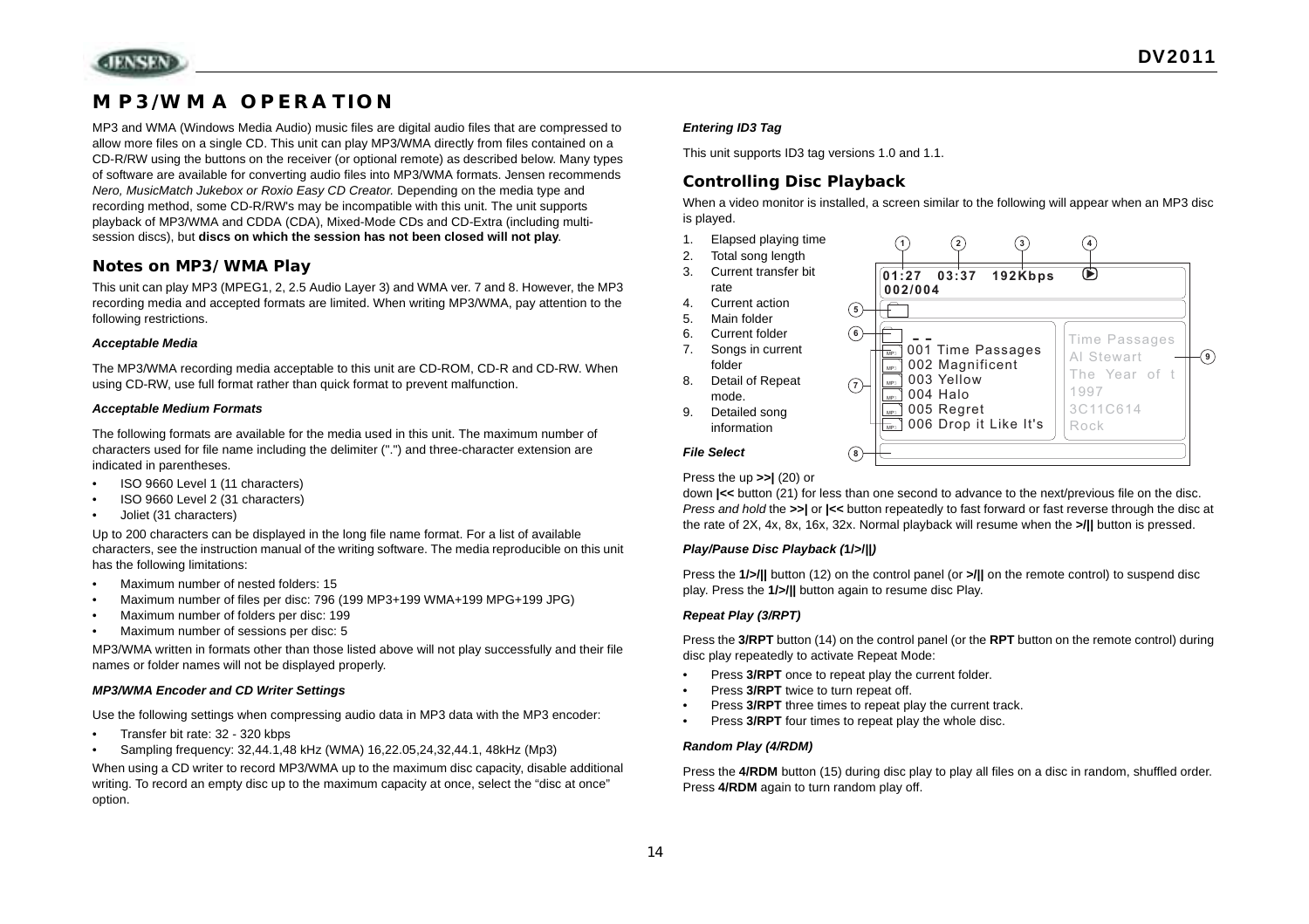

## **DVD/DISC OPERATION**

Once a DVD disc is inserted into the unit, the unit will automatically start playback from the beginning of the disc. Once the preview tracks have been played, the DVD MENU, ROOT or TITLE of the DVD disc will appear on the TFT monitor and "ROOT" will be displayed on the LCD panel. Press the **MENU** button on the remote control to bypass previews and access the root menu.

## **DVD Menu Button Functions**



During DVD playback, you can use the following buttons to navigate the DVD, Root, or Title menu of the disc.

#### *Control Panel*

- • Use the up **>>|** (20) button to move through introductory chapters and access the DVD menu.
- Press the  $1/$ >/|| button (12) to choose the highlighted item on the menu.

#### *Remote Control (see "Remote Control Operation" on page 8)*

- Use the directional buttons  $(\blacktriangleleft, \blacktriangleright, \blacktriangle$  and  $\ntriangleright)$  on the remote control to navigate the menu.
- •Press the **ENTER** button to confirm the selected item.

## **Controlling Disc Playback**

When viewing the DVD or Root Menu, press the **1/>/ll** button (12) to choose the highlighted item on the menu. Once playback begins, the LCD will display the *Chapter: Playback Time* in the following format: "001 00:03".

#### *Play/Pause Disc Playback (1/>/||)*

Press the **1/>/||** button (12) on the control panel (or the **>/||** button on the remote control) to suspend disc play.

#### *Stop Disc Playback ( )*

Press the **button on the remote control to enter "RESUME STOP MODE." Press the**  $\geq$ **/II button** to resume playback from the previous location.

Press the **button twice consecutively to clear stop mode.** With stop mode cleared, if the **1/>/||** button is pressed, the disc will resume playback from the beginning of the disc.

#### *Chapter Select*

Press the up **>>|** (20) or down **|<<** button (21) on the control panel or remote control to advance to the next or previous chapter on the disc.

#### *Fast Forward/Reverse*

Press the  $\blacktriangleright$  or  $\blacktriangleleft\neq$  button on the remote control to fast forward or fast reverse through the disc. Keep pressing and releasing the button to increase the rate from 2X to 4X, 8X, 16X and 32X. Press **>||** on the remote control or **1/>/||** (12) on the control panel to resume normal playback.

*NOTE: When playback of the last track has completed, the unit will automatically enter "STOP" mode. Press the >|| or 1/>/|| button to start playback again.*

#### *Repeat Play (3/RPT)*

Press the **3/RPT** button (14) on the control panel (or the **RPT** button on the remote control) to select the repeat mode as follows:

DVD: CHAPTER > TITLE > ALL > REPEAT OFF

VCD/CD: REPEAT > TRACK > ALL

- •Select CHAPTER to continuously repeat the current chapter.
- Select TITLE to continuously repeat the current title.
- •Select TRACK to continuously repeat the current track.
- Select ALL to continuously repeat all chapters/tracks on the current disc. After playing the last chapter/track, the unit will stop and display the elapsed time.

#### *NOTE: The REPEAT feature does not support VCD 2.0 (with PBC ON).*

## **Menu Function (DVD Only)**

Press the **MENU** button on the remote control while the disc is playing to display the disc root menu. You can navigate with the remote control navigation keys and select a feature using the **ENTER** button on the remote control.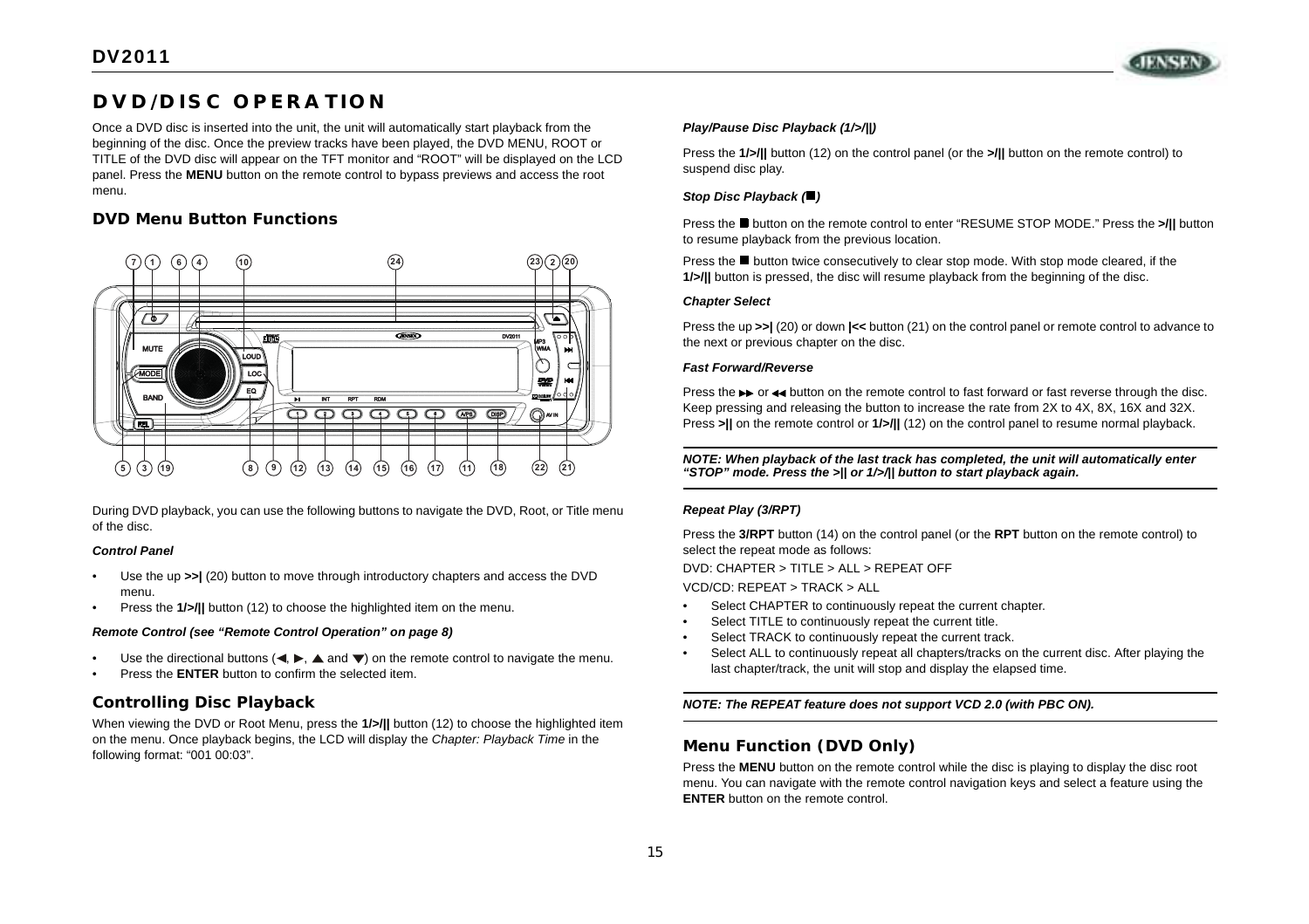

## **Title Menu Function (DVD Only)**

If the DVD has multiple titles recorded on the disc, you can select a specific title from the title menu from which to start playback.

- 1. Press the **TITLE** button on the remote control during playback to display the title menu.
- 2. Select the preferred title using the remote control arrow keys (29) and confirm by pressing the **ENTER** button.

## **PBC (Play Back Control) (VCD Only)**

For VCDs with play back functionality, play back control (PBC) provides additional controls for VCD playback.

Press the **MENU** button on remote control to toggle the PBC function "On"/"Off". Once PBC is on, playback starts from track one of the play list.

*NOTE: During VCD playback you can press the LANG button on the remote control during playback to switch the sound between mono and stereo sound in the following order: MONO LEFT > MONO RIGHT > MIX MONO > STEREO.*

## **Remote Control Direct Track Entry**

To select a track directly, use the number pad on the remote control. For single digit entries, press "0" followed by the single digit track number (for example, track 5 is entered as "05").

## **Goto Search**

Perform the following steps to use the GOTO feature to access a specific location on a disc:

#### *DVD Title/Chapter Search*

To play a specific title/chapter:

- 1. Press the **GOTO** button. The on-screen display information will appear with the CHAPTER number highlighted (CHAPTER 00/00).
- 2. Use the arrow (**<sup>&</sup>lt;**, **>**, **/\**, **\/**) buttons to move the cursor between the TITLE and CHAPTER fields.
- 3. Use the numeric buttons on the remote control to enter the desired title/chapter number.
- 4. Press the **ENTER** button.

#### *DVD Time Search*

To enter an exact playback starting point:

- 1. Press the **GOTO** button twice for TITLE time or three times for CHAPTER time.
- 2. Use the arrow (**<sup>&</sup>lt;**, **>**, **/\**, **\/**) buttons to move the cursor through the TIME field (00:00:00).
- 3. Use the numeric buttons on the remote control to enter the playback starting point.
- 4. Press the **ENTER** button.

#### *CD/VCD Disc/Track Search*

Press the **GOTO** button once for DISC GO TO, twice for TRACK GO TO or three times for SELECT TRACK.

- • Choose DISC GO TO to select an exact playback starting point relative to the total disc playing time.
- •Choose TRACK GO TO to select an exact playback starting time within the current track.
- Choose SELECT TRACK to enter a specific track number for playback.

Use the arrow  $\langle \langle \rangle$ ,  $\rangle$ ,  $\Lambda$ ,  $\mathsf{V}\rangle$  buttons to move the cursor through the time field (00:00:00). Use the numeric buttons on the remote control to enter the playback starting point and then press the **ENTER** button.

## **Playing in Programmed Order**

1. Press the **PROG** button to access the programmed playback screen. The DVD Program screen is displayed below:

| PROGRAM:TT(08)/CH(--) |            |             |     |             |               |
|-----------------------|------------|-------------|-----|-------------|---------------|
|                       | TT:        | CH:         |     | <b>TIME</b> | CH:           |
| 2                     | TT:        | CH:         |     | <b>THE</b>  | CH:           |
| 3                     | TTR:       | CH:         |     | TT:         | CH:           |
| 4                     | TT         | CH:         |     | TT.         | CH:           |
| 룳                     | <b>TTP</b> | CH:         | 10. | I TTP:      | CH:           |
|                       |            | <b>EXIT</b> |     |             | <b>NEXT</b> M |

- 2. Use the arrow  $\langle \langle \rangle$ ,  $\langle \rangle$ ,  $\langle \rangle$  buttons on the remote control to access the fields on the "PROGRAM" screen. Select "NEXT" to view a second screen of program fields (up to 20).
- 3. Use the number buttons on the remote control to enter a track number in each field.
	- a. For single digit entries, press "0" followed by the single digit track number (for example, track 5 is entered as "05").
	- b. The field will clear if the track or chapter number entered does not exist of the disc.
	- c. Press the **>/||** button on the remote control to clear current program entries and start over.
- 4. Choose the "START" option on screen to begin playback in the numbered order indicated.
- 5. Select "EXIT**"** to exit the programmed playback screen without beginning programmed playback.
- 6. To cancel "PROGRAM" playback, press the **PROG** button again and select "STOP".

*NOTE: Programmed playback works for DVD, VCD and CD discs. The top bar on the screen is slightly different but the same instructions apply.*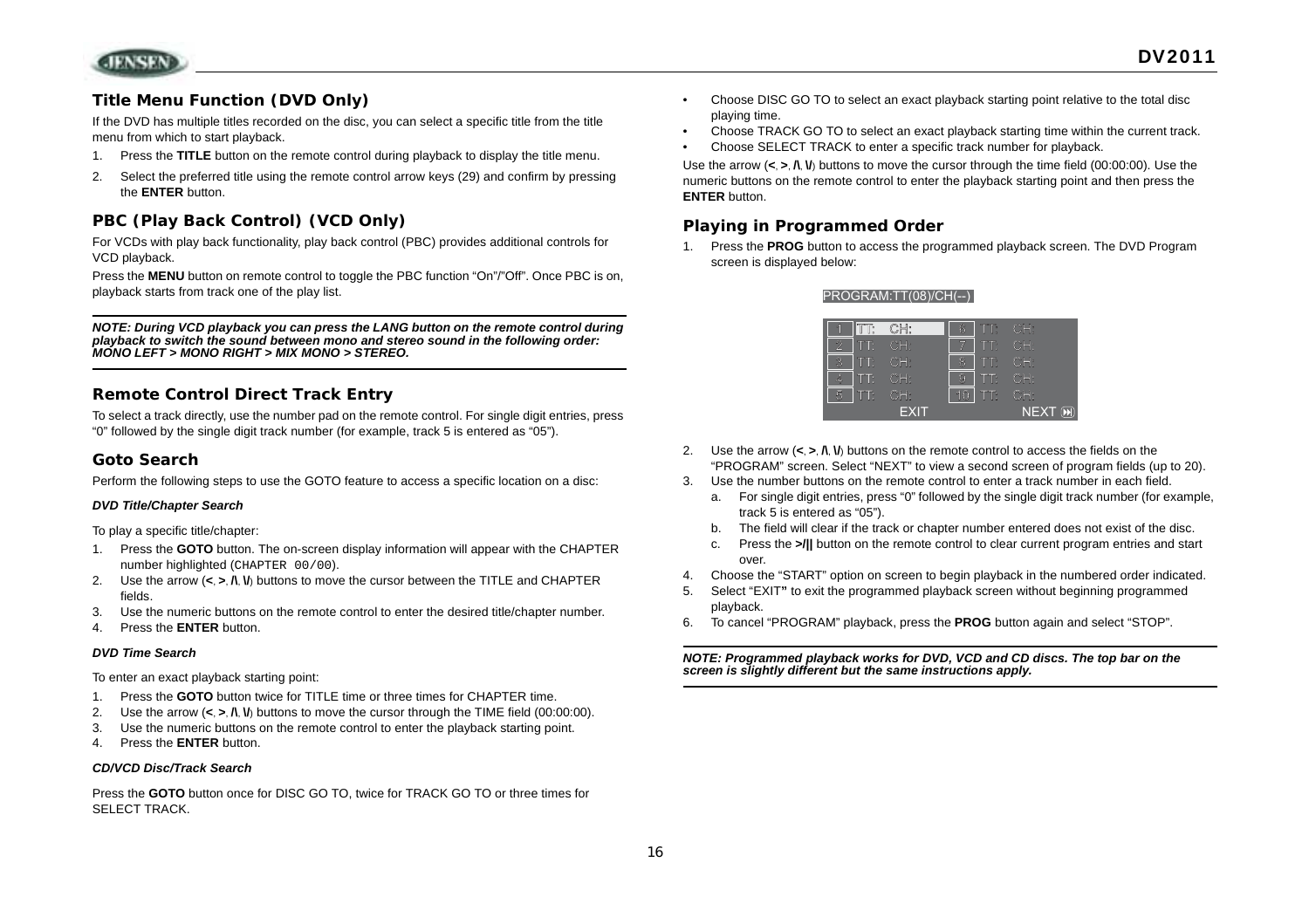

## **On-Screen Display Function**

Press the display  $(\Box)$  button repeatedly during disc playback to view playback information at the top of the screen.

#### *DVD Playback Information*

| Press once:        | <b>TITLE ELAPSED</b><br>TT 01/08 Ch 02/16   | 0:41:43 |
|--------------------|---------------------------------------------|---------|
| Press twice:       | <b>TITLE Remain</b><br>TT 01/08 Ch 02/16    | 0:30:00 |
| Press three times: | <b>CHAPTER Elapsed</b><br>TT 01/08 Ch 02/16 | 0:02:15 |
| Press four times:  | <b>CHAPTER Remain</b><br>TT 01/08 Ch 02/16  | 0:01:55 |

- •TT 01/08 – "01/08" indicates the first of 8 titles on the DVD is currently playing.
- Ch 02/16 "02/16" indicates that the second of 16 chapters in the current title is currently playing.
- •0:41:43 – total elapsed or remaining playing time.

#### *VCD/CD Playback Information*

| Press once:        | SINGLE ELAPSED<br><b>TRACK 01/08</b>       | 01:22 |
|--------------------|--------------------------------------------|-------|
| Press twice:       | SINGLE REMAIN<br><b>TRACK 01/01</b>        | 35:00 |
| Press three times: | <b>TOTAL ELAPSED</b><br><b>TRACK 01/08</b> | 01:22 |
| Press four times:  | <b>TOTAL REMAIN</b><br><b>TRACK 01/01</b>  | 40:22 |

TRACK 01/08 – "01/08" indicates the first of 8 tracks on the VCD is currently playing.

•01:22 – total elapsed or remaining playing time.

## **Display Subtitles (DVD/VCD Only)**

If you are watching a disc recorded in multiple languages with subtitles, press the  $\ldots$  button on the remote control to choose the language in which you would like the subtitles to appear. Continue pressing to select "SUBTITLE OFF" and turn off subtitles.

## **Multi-Language Discs (DVD Only)**

If you are watching a disc recorded in multiple languages, press the **LANG** button on the remote

control to choose a language. If no other languages are recorded, " $\mathcal{Q}$ " is displayed in the top left corner of the screen.

### **Zoom**

The Zoom function allows you to increase the picture size. Press the **ZOOM** button on the remote control to toggle from 2X to 3X to 4X scale and then to 1/2, 1/3 and 1/4 scale. When the scale is 1/4X, press **ZOOM** again to select OFF and cancel the Zoom function.

During Zoom mode, press the arrow buttons (**<sup>&</sup>lt;**, **>**, **/\**, **\/**) to move the picture the up, down, left, or right.

*NOTE: Zooming does not work on subtitles or menu screens included on DVDs.*

## **Viewing an Alternate Picture Angle (DVD Only)**

Some DVDs contain scenes that have been shot simultaneously from different angles. For discs recorded with multiple angles, press the **ANGLE** button on the remote control to toggle available angles of the on-screen image. If no other angles

are recorded, " $Q$ " is displayed in the top left corner of the screen.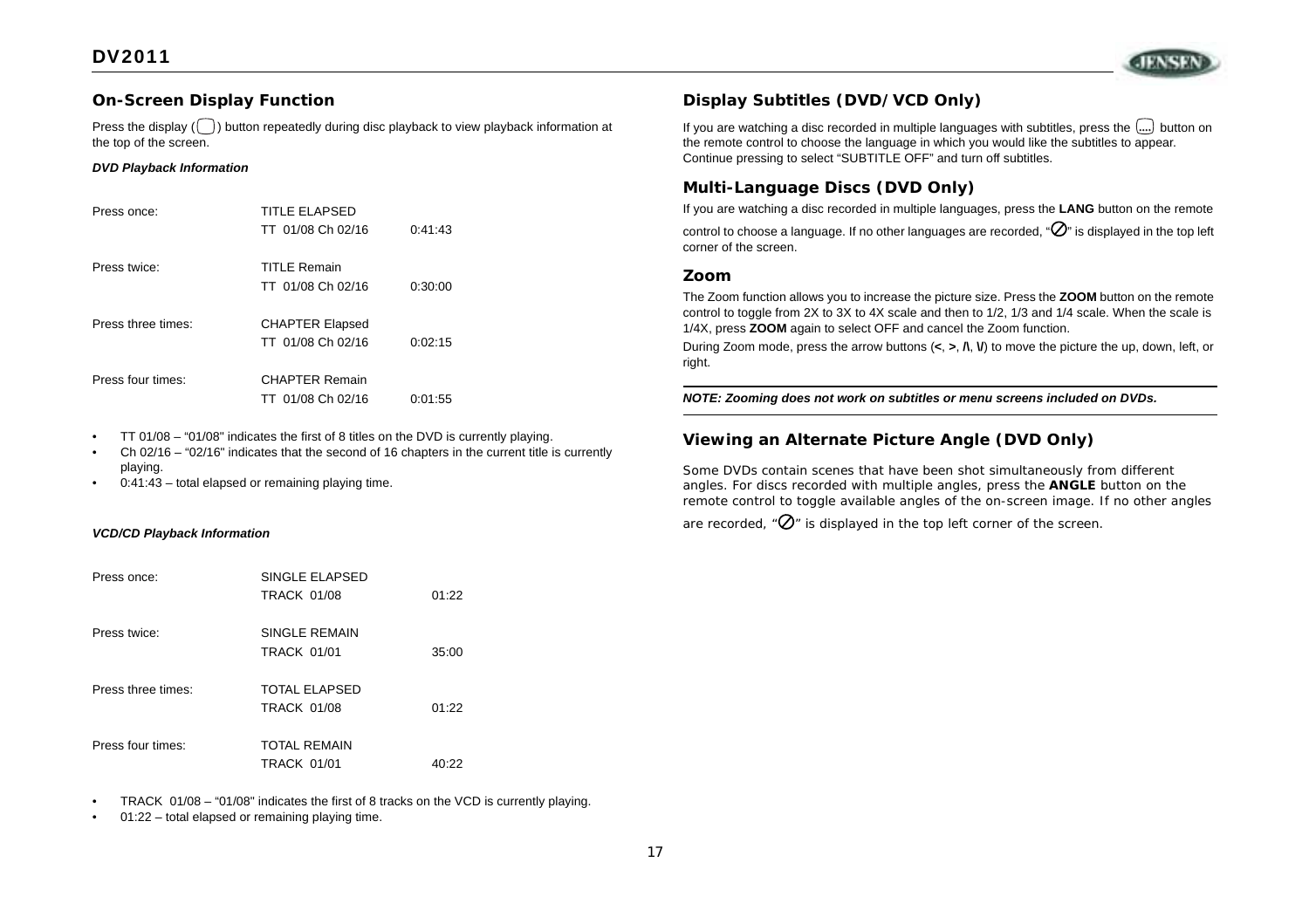

## **SYSTEM MENU**

Press the  $\equiv$  (setup) button on the remote control to access the SYSTEM SETUP menu. Use the arrow (**<sup>&</sup>lt;**, **<sup>&</sup>gt;**) buttons to choose between from the following menu categories:

- •General Setup
- •Speaker Setup
- Dolby Digital Setup
- •Video Setup

•

Preference Setup

While in the setup menus, use the  $\left(\langle \cdot, \cdot \rangle, \Lambda, V\right)$  buttons (29) to select options and change settings.

- 1. Use the  $\Lambda$  (up) /  $\vee$  (down) buttons to select the setting to be changed.
- 2. Press **ENTER** to cycle through each possible option or display a list of the options. When a list of options appears, press the  $\Lambda$  (up) /  $\vee$  (down) buttons to move among the displayed options.
- 3. Press **ENTER** again to choose the option and change the setting.

## **General Setup Page**

| <b>TV DISPLAY</b>   | NORMAL/PS         |
|---------------------|-------------------|
|                     | NORMAL/LB         |
|                     | WIDE              |
| <b>ANGLE MARK</b>   | ON/OFF            |
| <b>OSD LANG</b>     | <b>ENGLISH</b>    |
|                     | <b>FRENCH</b>     |
|                     | <b>GERMAN</b>     |
|                     | <b>SPANISH</b>    |
|                     | <b>ITALIAN</b>    |
|                     | <b>PORTUGUESE</b> |
| <b>CAPTIONS</b>     | ON/OFF            |
| <b>SCREEN SAVER</b> | ON/OFF            |
|                     |                   |

- **TV DISPLAY**: The Display Mode can only be modified when the TV Display mode is set to 4:3.
	- NORMAL/PS = Take the maximum value of horizontally fit scale ratio and vertically fit scale ratio.
	- NORMAL/LB: Take the minimum value of horizontally fit scale ratio and vertically fit scale ratio.
	- • WIDE: The 16:9 options is used when the DVD player is connected to a wide screen TV in Full Mode - the screen will display pictures in full size.
- •**ANGLE MARK**: Mark multi-angle scenes.
- •**OSD LANG**: Select the setup menu and OSD (On-screen Display) language used during the disc playback and instructional operations. The language selection includes: English, Spanish, Greek, Swedish, Dutch, Italian, and Poland. Some DVDs may not include the preselected language. In this case, the player automatically displays menus consistent with the disc's initial language setting.
- **CAPTIONS**: Turn on-screen captioning on/off.
- • **SCREEN SAVER**: Turn the screen saver on/off. The screen saver activates after 330 seconds.

## **Speaker Setup Page**

| <b>DOWNMIX</b> | .T/RT         |
|----------------|---------------|
|                | <b>STEREO</b> |

•**DOWNMIX**: Distinct audio channels are mixed to produce a lower number of channels.

## **Dolby Digital Setup**

| DUAL MONO | <b>STEREO</b>   |
|-----------|-----------------|
|           | L-MONO          |
|           | R-MONO          |
|           | <b>MIX-MONO</b> |

**DUAL MONO**: Output mono audio to both channels.

## **Video Setup Page**

| <b>SHARPNESS</b>  | <b>HIGH</b>    |
|-------------------|----------------|
|                   | <b>MEDIUM</b>  |
|                   | LOW            |
| <b>BRIGHTNESS</b> | $-20$ TO $+20$ |
| <b>CONTRAST</b>   | $-16$ TO + 16  |

- • **SHARPNESS**: Adjust the video screen sharpness to a predetermined HIGH, MEDIUM or LOW setting.
- •**BRIGHTNESS**: Adjust the video screen brightness from -20 (least bright) to +20 (brightest).
- **CONTRAST**: Adjust the video screen contrast from -20 (least contrast) to +20 (most contrast).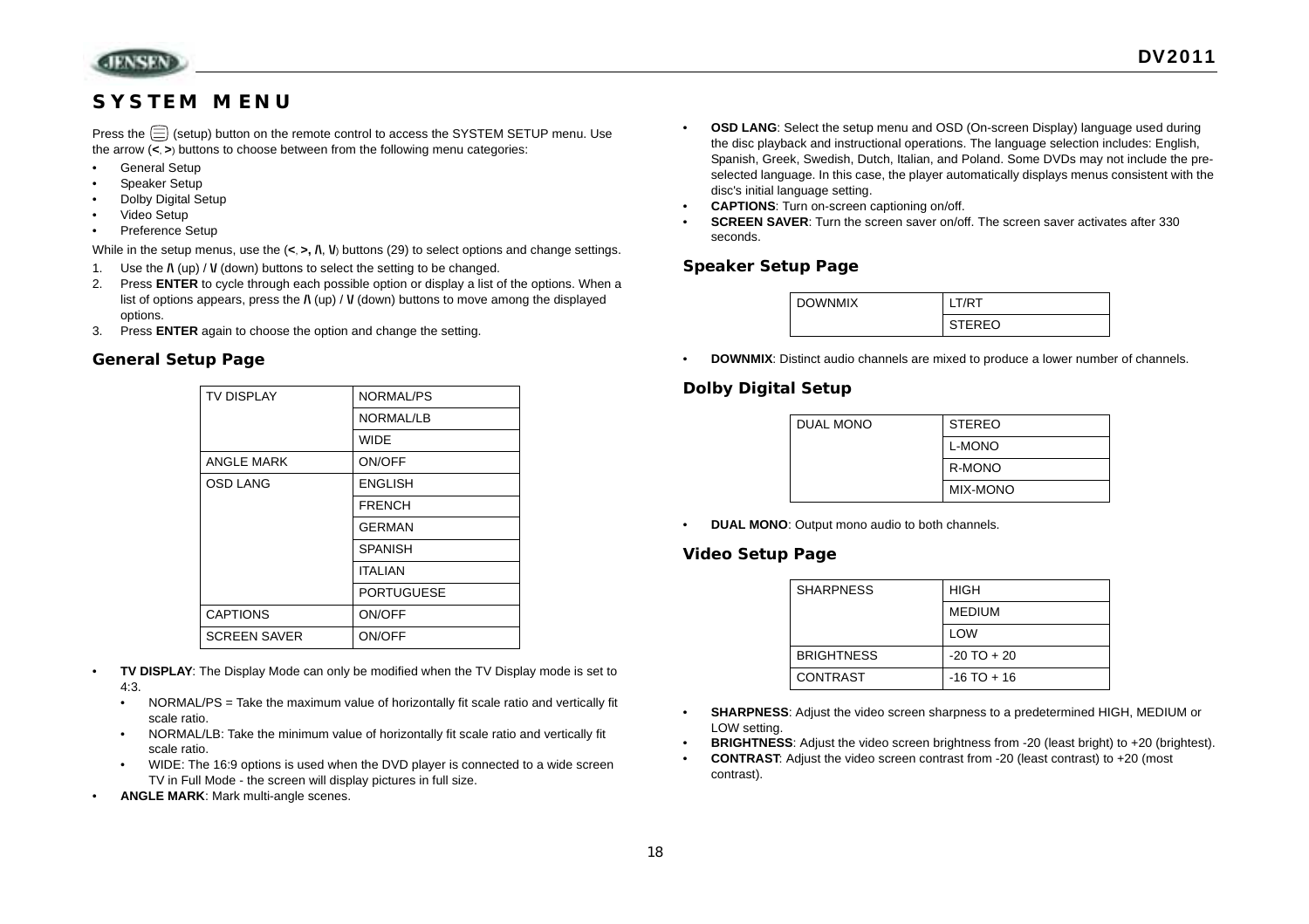

## **Preference Page**

| TV TYPE          | PAL                 |  |
|------------------|---------------------|--|
|                  | <b>AUTO</b>         |  |
|                  | <b>NTSC</b>         |  |
| <b>AUDIO</b>     | <b>ENGLISH</b>      |  |
|                  | <b>FRENCH</b>       |  |
|                  | <b>GERMAN</b>       |  |
|                  | SPANISH             |  |
|                  | <b>ITALIAN</b>      |  |
|                  | <b>PORTUGUESE</b>   |  |
|                  | <b>THAI</b>         |  |
| <b>SUBTITLE</b>  | <b>ENGLISH</b>      |  |
|                  | <b>FRENCH</b>       |  |
|                  | <b>GERMAN</b>       |  |
|                  | <b>SPANISH</b>      |  |
|                  | <b>ITALIAN</b>      |  |
|                  | <b>PORTUGUESE</b>   |  |
|                  | <b>THAI</b>         |  |
|                  | <b>OTHERS</b>       |  |
| <b>DISC MENU</b> | <b>ENGLISH</b>      |  |
|                  | <b>FRENCH</b>       |  |
|                  | <b>GERMAN</b>       |  |
|                  | <b>SPANISH</b>      |  |
|                  | <b>ITALIAN</b>      |  |
|                  | <b>PORTUGUESE</b>   |  |
|                  | <b>THAI</b>         |  |
| PARENTAL         | See PARENTAL notes. |  |
| PASSWORD         | CHANGE              |  |
| <b>DEFAULT</b>   | <b>RESET</b>        |  |

- **TV TYPE**: Select from the following Video output options: PAL, NTSC, or Auto default.
- • **AUDIO**: When DVD disc playback begins, this unit will automatically select the default audio language of the unit. Please note that if the language recorded in the disc is not available in

the language list on the disc menu, the language originally recorded on the disc will be used. If the disc is equipped with a specific playback language, this specific language will be used.

- • **SUBTITLE**: Select a preferred subtitle language (DVD only). Some DVDs may be set to display subtitles in a different language than selected.
- • **DISC MENU**: Set a default playback language value for the DVD Menu display. Some DVD menus may appear in a different language than selected.
- **PARENTAL**: Selecting a Rating allows the user to set the parental control feature of the player. Rating can only be changed when the password is unlocked. Press **ENTER** to cycle through the following options:
	- Kid Safe = Only titles with a parental control setting of 1 are allowed to play
	- G = Only titles with a parental control setting of 2 or less are allowed to play
	- •PG = Only titles with a parental control setting of 3 or less are allowed to play
	- PG-13 = Only titles with a parental control setting of 4 or less are allowed to Play
	- •PG-R = Only titles with a parental control setting of 5 or less are allowed to play
	- $R =$  Only titles with a parental control setting of 6 or less are allowed to play
	- •NC-17 = Only titles with a parental control setting of 7 or less are allowed to play
	- Adult = Allow any title to play (factory default)

*NOTE: Parental Control functions only if the DVD title has it encoded in its program. Parental control does not work for VCD/SVCD/CVD or CD Audio.*

 **PASSWORD**: The Password item is used to set a new password to lock and unlock the parental control rating setting into the player. To change the password, use the remote control number pad to enter the default (1369) or current password and repeat to confirm. Next, enter the new password and select "OK" to confirm. You must now enter the new password to view programs blocked by the "PARENTAL" setting or to make changes to parental settings.

*NOTE: If the password is forgotten, the "back-door" password 1369 will unlock the parental control.*

### **Exiting the Setup Menu**

Press the  $\equiv$  (setup) button on the remote control or wait a few seconds to exit the System Setup menu and resume DVD playback.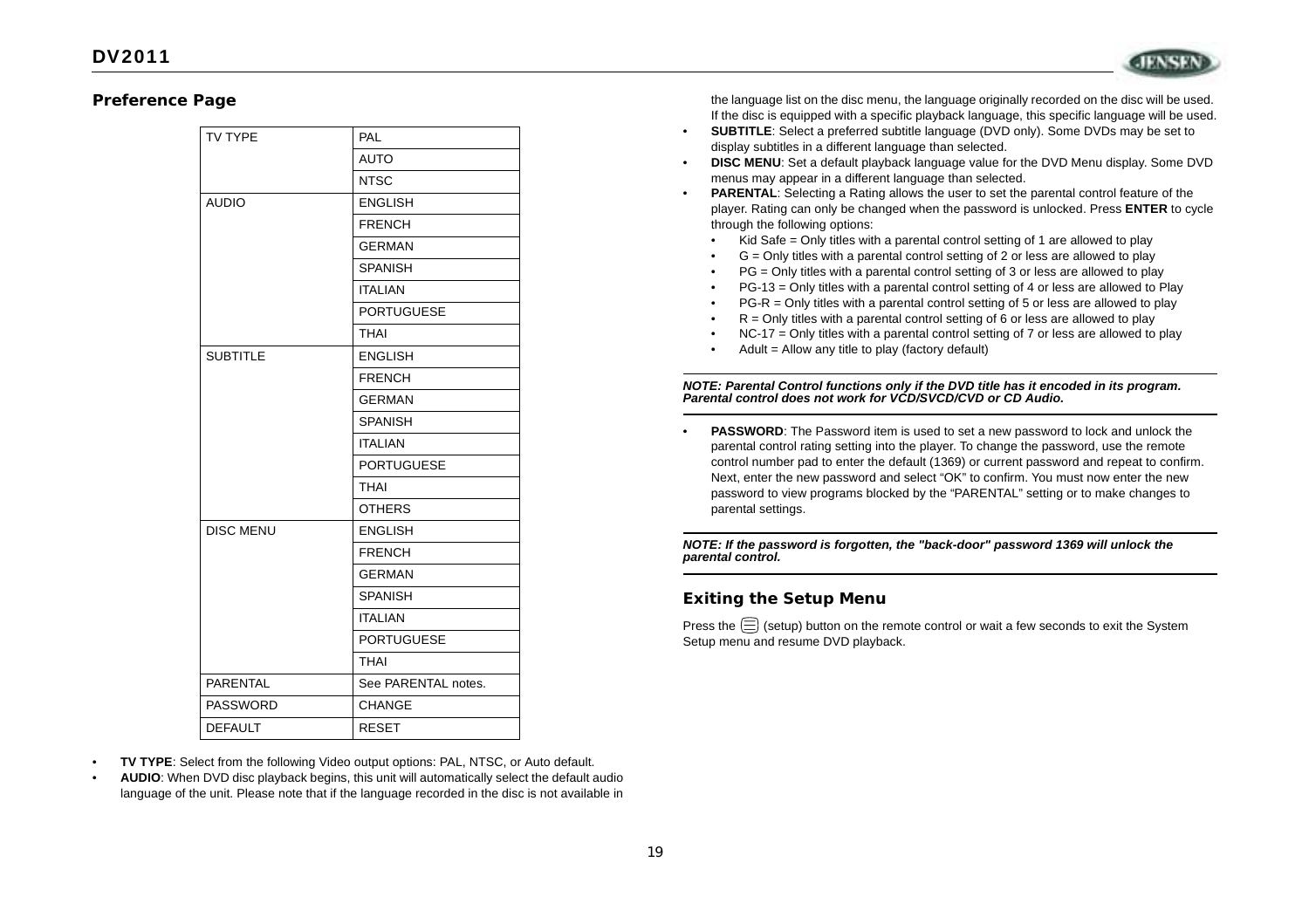## **TROUBLESHOOTING SPECIFICATIONS**

| Symptom                                               | Cause                                                                   | Solution                                                                                                                              |
|-------------------------------------------------------|-------------------------------------------------------------------------|---------------------------------------------------------------------------------------------------------------------------------------|
| No power                                              | The vehicle ignition is not<br>on                                       | If the power supply is prop-<br>erly connected to the vehi-<br>cle accessory terminal,<br>switch the ignition key to<br>"ACC".        |
|                                                       | The fuse is blown                                                       | Replace the fuse.                                                                                                                     |
| Disc cannot be loaded or<br>ejected                   | Presence of CD disc inside<br>the player                                | Remove the disc in the<br>player and insert the new<br>one.                                                                           |
|                                                       | Inserting the disc in reverse<br>direction                              | Insert the compact disc with<br>the label facing upward.                                                                              |
|                                                       | Compact disc is extremely<br>dirty or disc is defective                 | Clean the disc or try to play<br>a new one.                                                                                           |
|                                                       | Temperature inside the<br>vehicle is too high                           | Wait until the ambient tem-<br>perature returns to normal.                                                                            |
|                                                       | Condensation                                                            | Leave the player off for an<br>hour or so, then try again.                                                                            |
| No sound                                              | Volume is too low                                                       | Adiust volume to audible<br>level.                                                                                                    |
|                                                       | Wiring is not properly con-<br>nected                                   | Check wiring connections.                                                                                                             |
| The operation keys do<br>not work                     | Control panel not properly<br>installed                                 | Reinstall control panel.                                                                                                              |
|                                                       | The built-in microcomputer<br>is not operating properly<br>due to noise | Press the RESET button.                                                                                                               |
| Sound skips                                           | The installation angle is<br>more than 30 degrees                       | Adjust the installation angle<br>to less than 30 degrees.                                                                             |
|                                                       | The disc is dirty or defective                                          | Clean the disc and try to<br>play again or use new disc.                                                                              |
| Cannot tune to radio sta-<br>tion, auto-seek does not | The antenna cable is not<br>connected                                   | Insert the antenna cable<br>firmly.                                                                                                   |
| work                                                  | The signals are too weak                                                | Select a station manually.                                                                                                            |
| <b>ERROR</b>                                          | Mechanism Error                                                         | Press the eject button to<br>correct the problem.<br>If the error code does not<br>disappear, consult your<br>nearest service dealer. |
| Disc Error                                            | Disc is dirty/scratched/<br>upside down                                 | Replace the disc.                                                                                                                     |

## *DVD/CD*

#### *Video*

#### *Audio*

## *Auxiliary Input*

## *FM Radio*

## *AM/MW*

#### *General*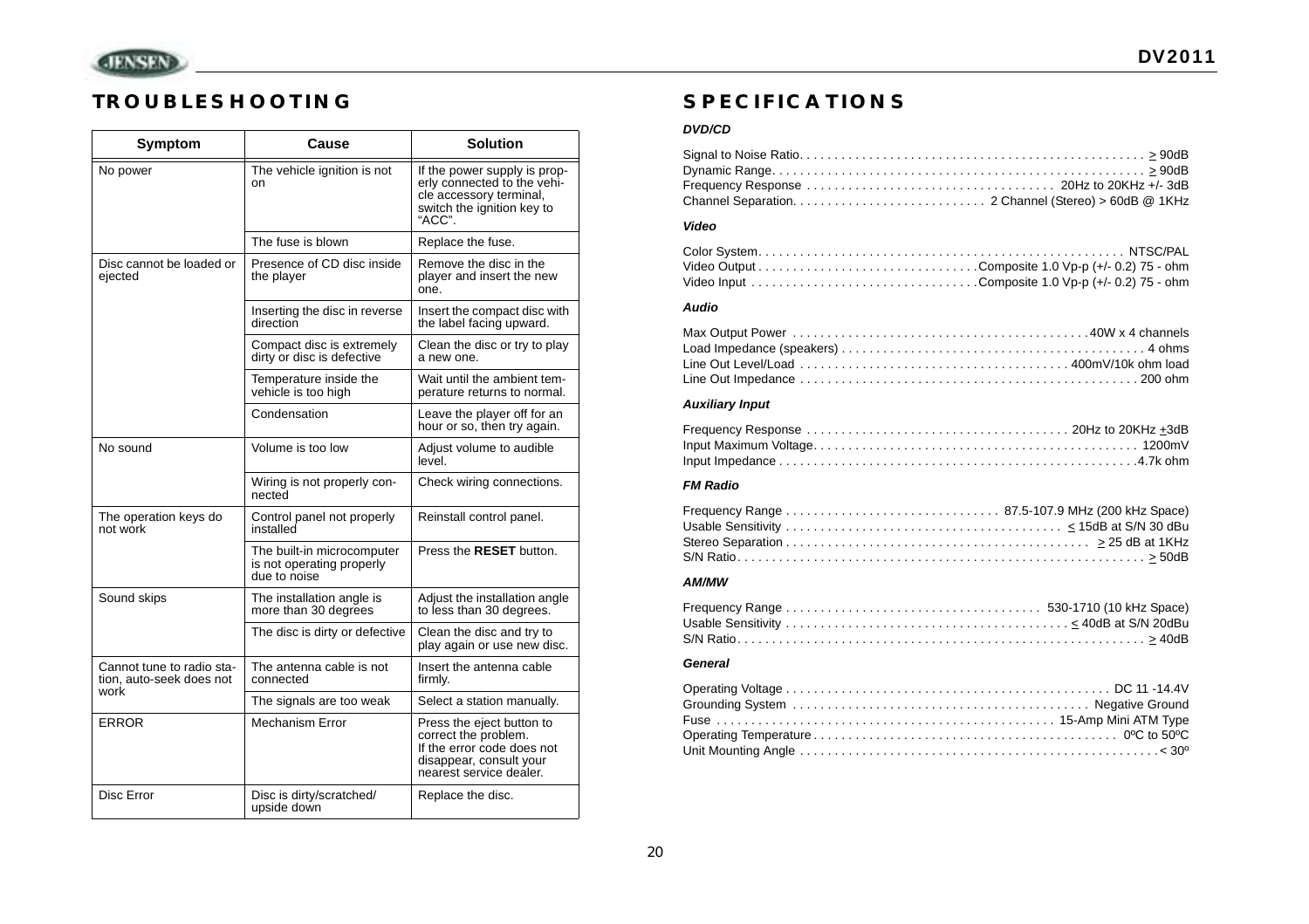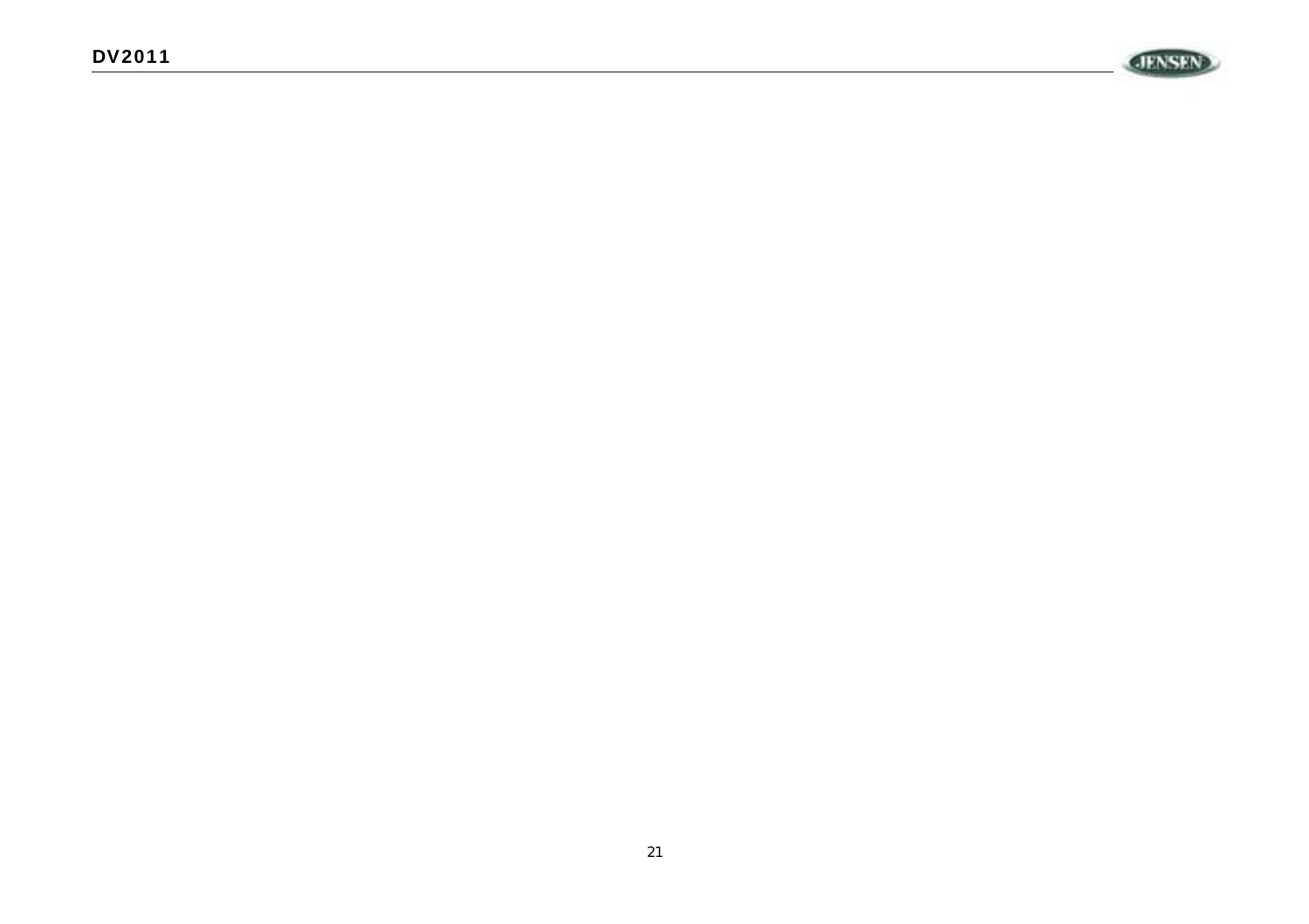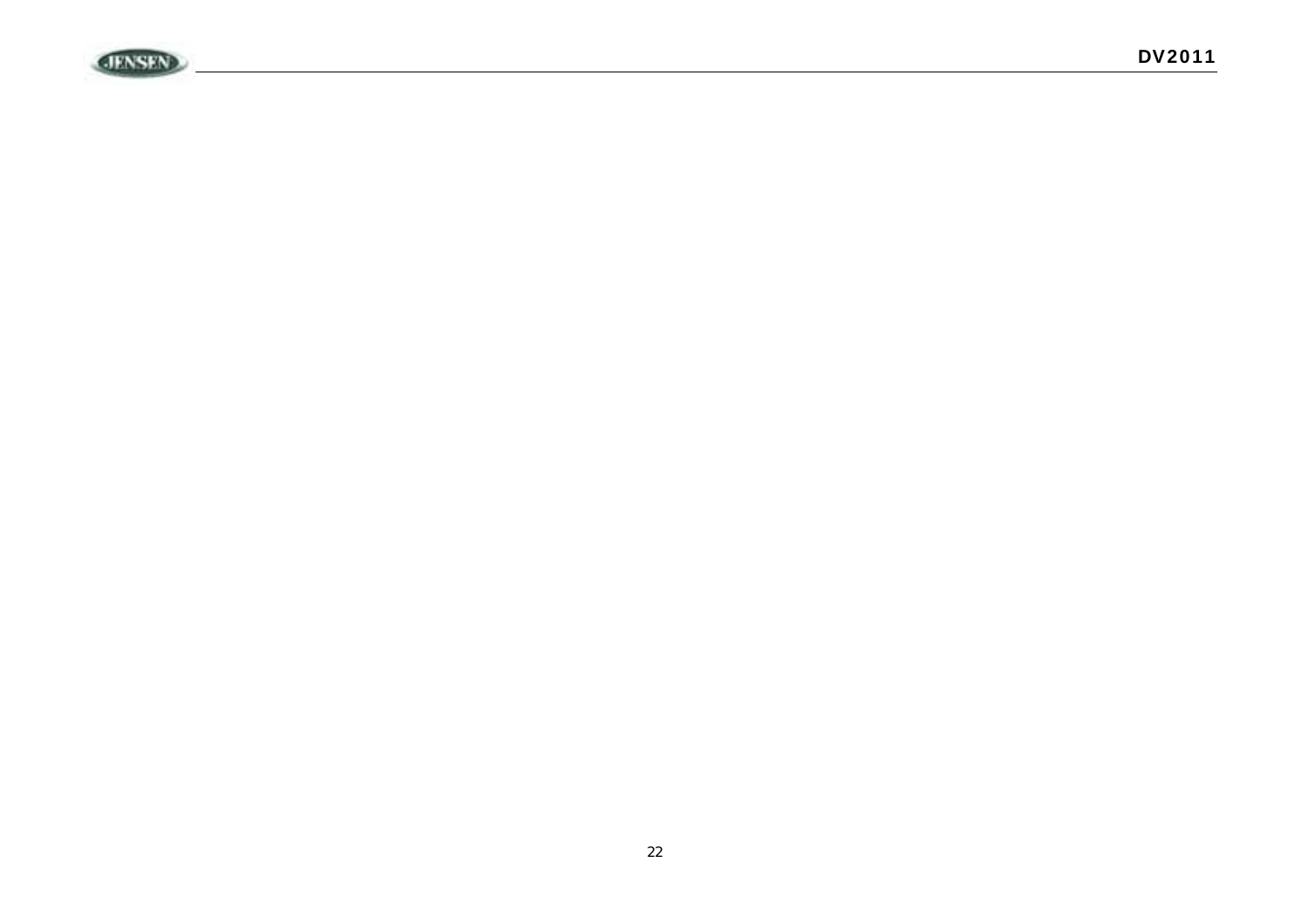

ASA Electronics Corporation

www.asaelectronics.comwww.jensenrvdirect.com

©2010 ASA Electronics Corporation

v.123010